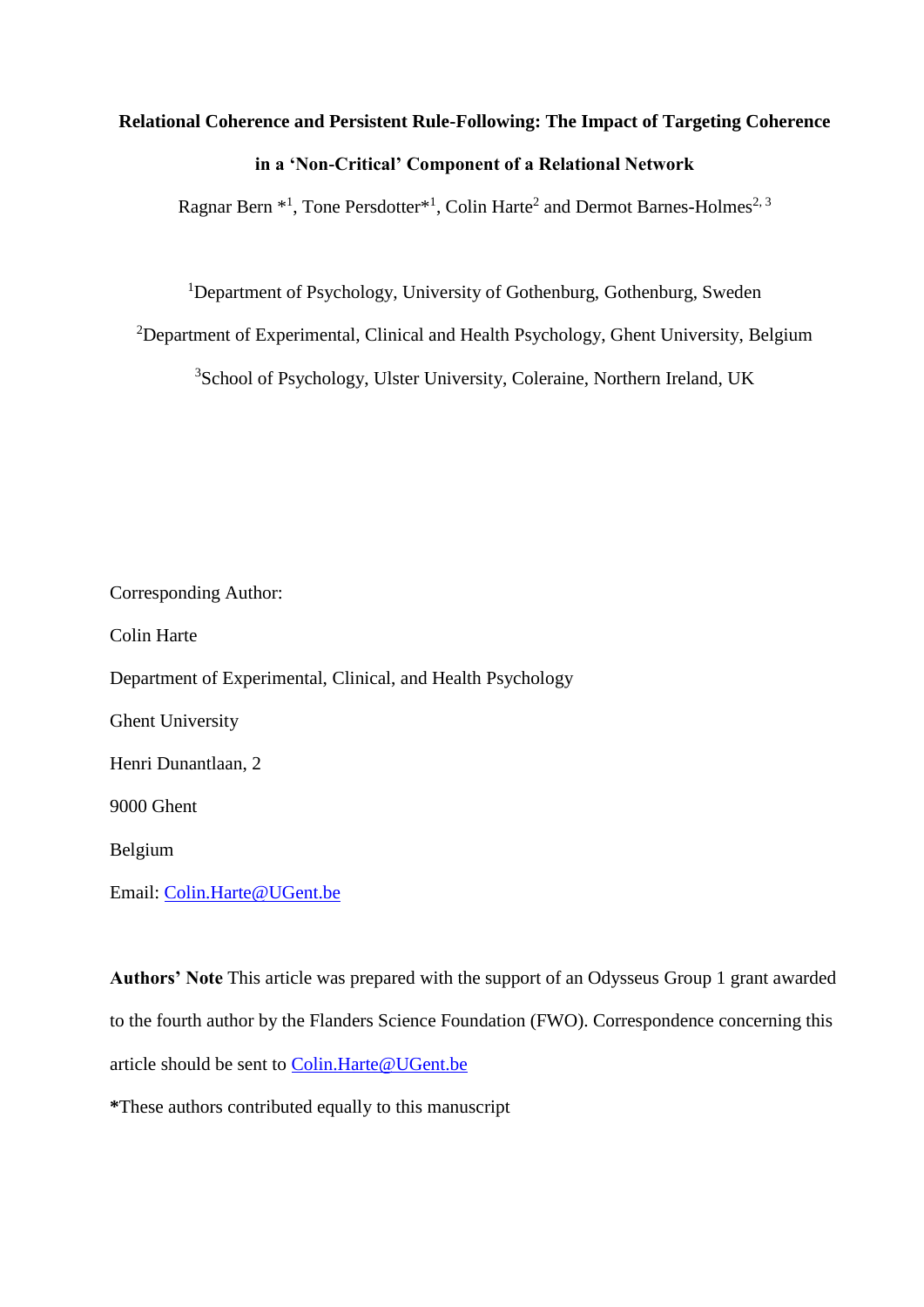## **Abstract**

Rule-governed behavior has long been associated with generating insensitivity to direct contingencies of reinforcement. This insensitivity to environmental changes has also been implicated in human psychological suffering. Recent developments within Relational Frame Theory (RFT) have highlighted the importance of analyzing the dynamics of arbitrarily applicable relational responding (AARR) with regard to the impact of rules on human behavior. While previous research has focused on the impact of levels of derivation and coherence at the level of the relational frame, no published research to date has investigated the impact of coherence at the level of the relational network on rule persistence. Participants were first trained on a novel relational network that was either maximally coherent or partially incoherent before being exposed to a contingency switching Matching-to-Sample (MTS) task. Crucially, the current research aimed to investigate the impact of challenging the coherence of an aspect of the network that was not necessarily important for deriving the rule for responding on the MTS task. Results showed that coherence significantly impacted upon levels of rule resurgence, but no other measure of rule persistence. Correlational analyses indicated that manipulating coherence per se versus a control condition had a significant impact on specific self-report measures such as level of certainty. A post-hoc RFT interpretation of the findings is provided.

**KEY WORDS:** Rule-governed behavior; RFT; Coherence; Persistent rule-following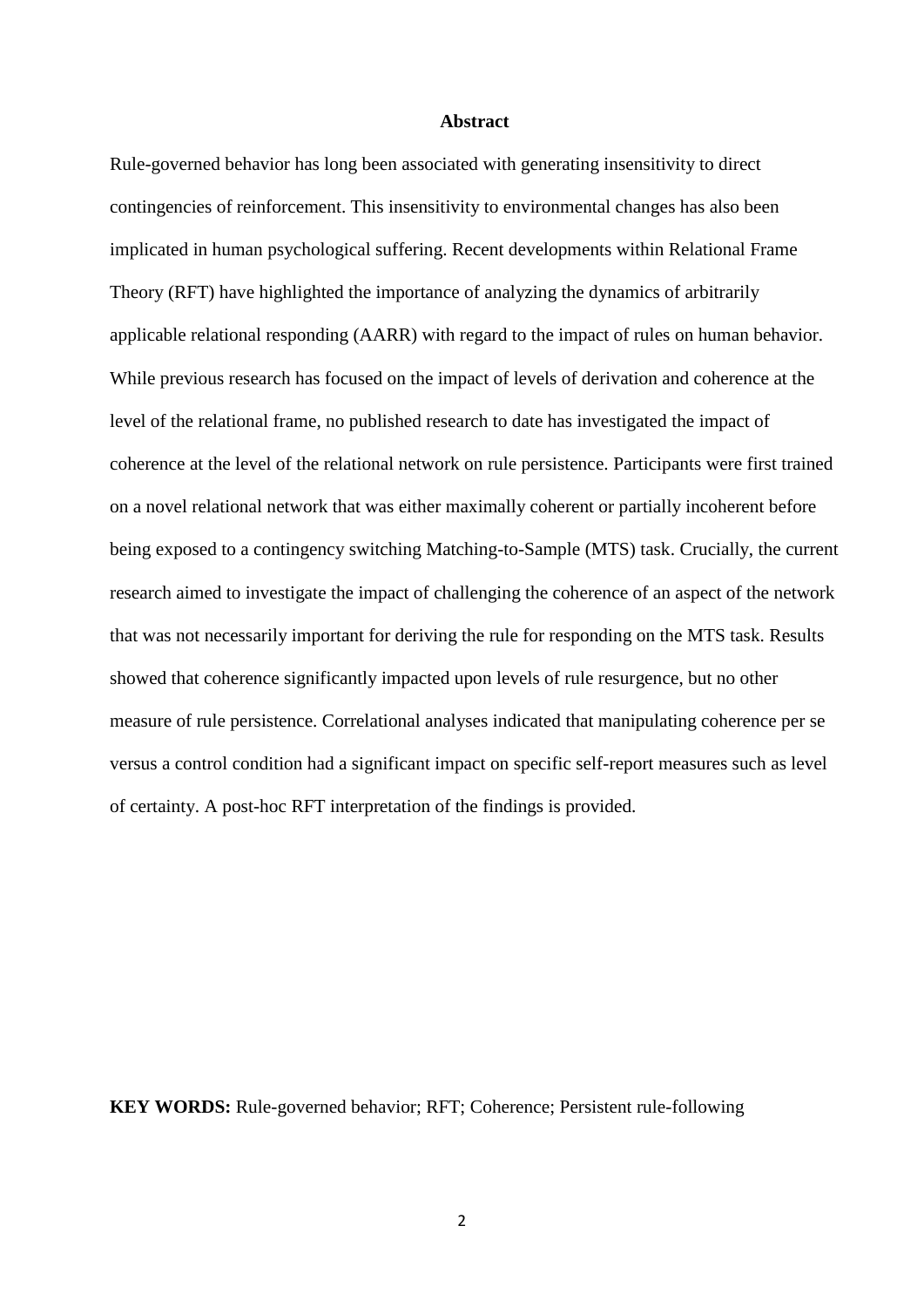The importance of the impact of rules or instructions on human behavior has long been identified within the psychological literature ('rules' and 'instructions' will be used interchangeably throughout the current article). The concept itself, known as *rule-governed behavior*, was first introduced by B.F. Skinner (1966) within the context of an operant account of problem solving. At that time, rules were defined as contingency specifying stimuli that allowed the listener to problem solve without having to contact reinforcement contingencies directly. For example, a parent giving a child the simple rule "Look both ways before you cross the street to make sure no cars are coming" allows the child to learn important road safety skills without directly experiencing injury or worse from walking onto a busy road.

During the 1970's and 1980's, a plethora of experimental research emerged that focused on the impact of rules on human schedule performance. One of the key findings that emerged out of this work was that, for verbally-able humans, behavior under the control of instructions quite often led to what was termed an 'insensitivity' to direct contingencies of reinforcement (e.g., Catania, Shimoff, & Matthew, 1989). The term 'insensitivity' has been used to refer to the fact that verbal humans sometimes produce response patterns on schedules of reinforcement that differ from that of nonhuman animals (see Bentall, Lowem & Beasty, 1985, for example). The terms has also been used to refer to the related finding that providing instructions to human participants may produce insensitivity to changes in scheduled contingencies of reinforcement. For example, when instructed on how to earn reinforcers on a schedule of reinforcement, human participants tend to adapt less readily to un-cued changes in schedule contingencies relative to participants who were not initially instructed (see Hayes, 1989, for an early book-length review). This so-called rule-based insensitivity has since been widely argued as a potential moderating variable in human psychopathology (hereafter referred to as human psychological suffering; e.g., Baruch, Kanter, Busch, Richardson, & Barnes-Holmes, 2007; Rosenfarb, Newland, Brannon, & Howey, 1992; Zettle & Hayes, 1982).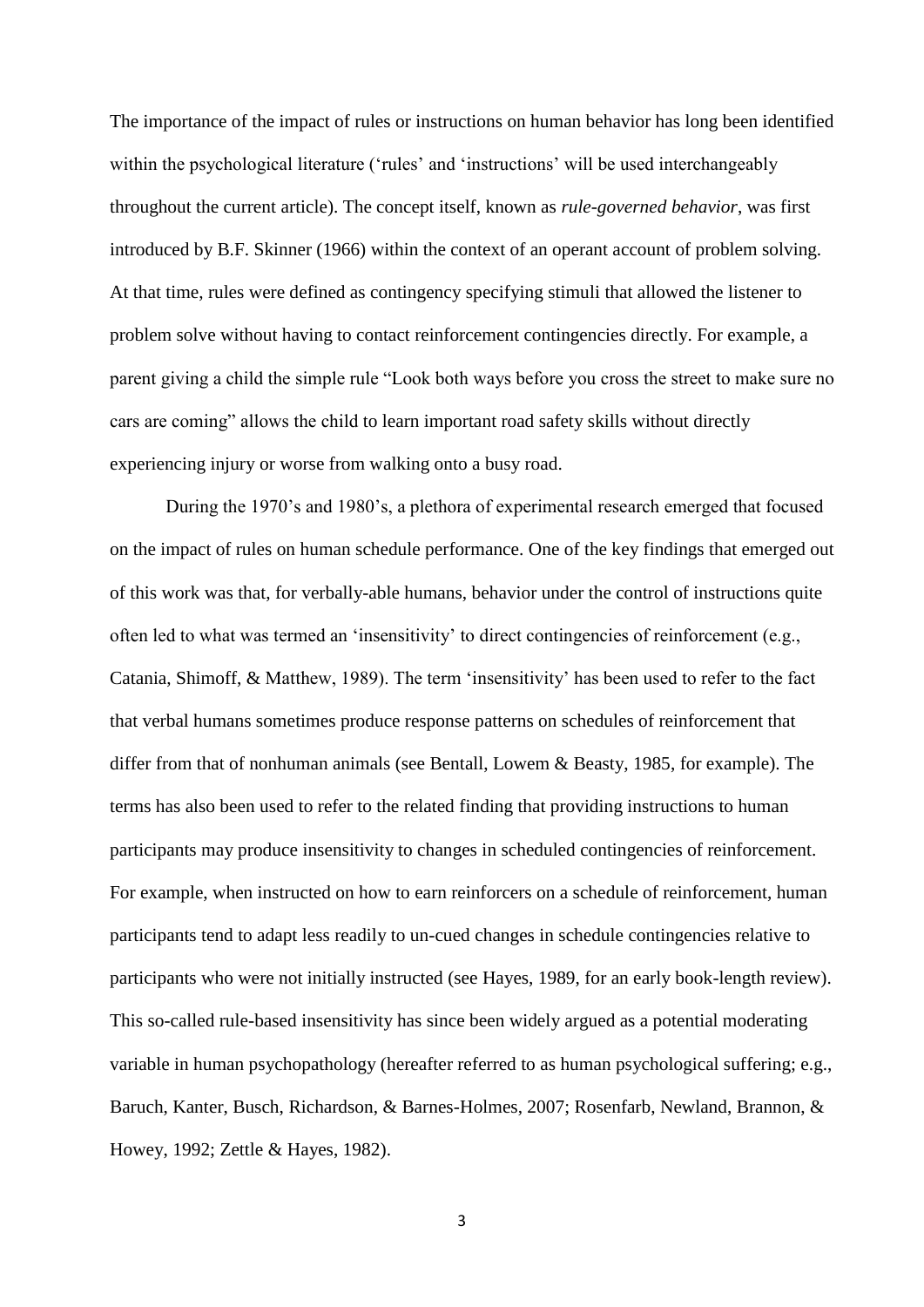In the behavior-analytic literature, rule-governed behavior and the insensitivity effect appeared to be a unique feature of human behavior. A second type of behavior that also appears to be unique in this regard is referred to as *derived relational responding*. This concept emerged with the seminal work of Sidman and colleagues (e.g., Sidman, 1971; Sidman & Tailby, 1982), the basic phenomenon of which came to be known as *stimulus equivalence* (see Sidman, 1994 for a book length treatment). The core finding was that after training a small number of relational responses (e.g., A=B and A=C), untrained and unreinforced responses often spontaneously emerged (e.g., B=C and C=B). Additionally, other untrained responses also often emerged when a specific function was trained to a stimulus participating in this newly derived relation (e.g., if A, B and C participate in an equivalence relation, and A is paired with a reinforcer, stimulus C may then acquire reinforcing functions in the absence of direct pairing). This latter effect has often been referred to as a derived transformation of functions. Crucially, while derived relational responding, including transformation of functions, appears to occur with relative ease in verballyable humans, it is not readily observed in nonhuman animals or humans with severe language disabilities.

The extension of the early work on stimulus equivalence as a key explanatory tool for analyzing the complexities of human behavior came with the development of Relational Frame Theory (RFT), a behavior-analytic account of human language and cognition (Steele & Hayes, 1991; Hayes, Barnes-Holmes, & Roche, 2001). RFT suggests that stimulus equivalence should be considered as but one class of generalized operant behavior, and proposes that many others are possible. Specifically, these different operant patterns of derived relational responding are referred to as relational frames and include relations such as: similarity, difference, opposition, distinction, hierarchy, temporality, and deictics (see Hughes and Barnes-Holmes, 2016, for a recent extensive review). The generic concept of *arbitrarily applicable relational responding*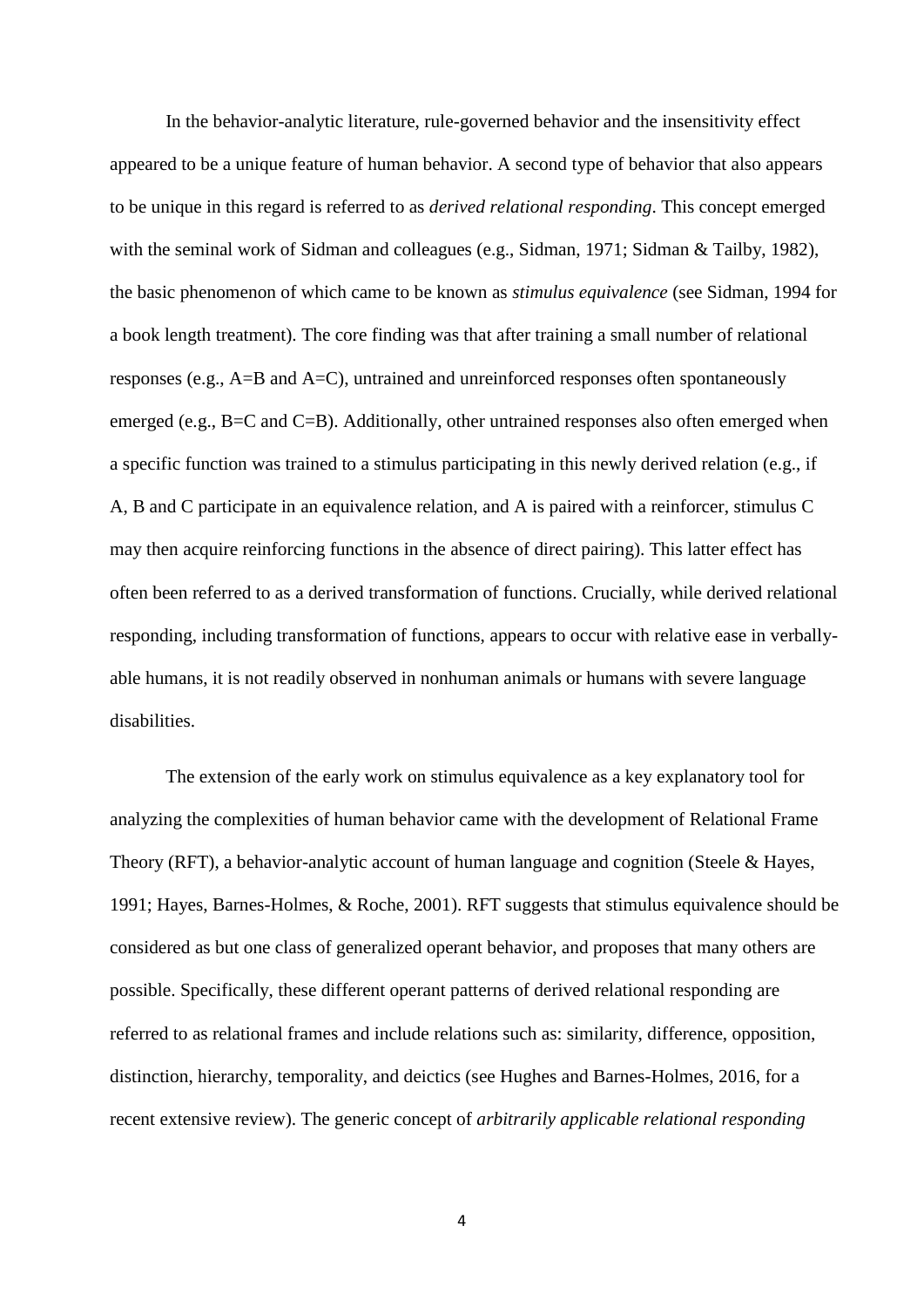(AARR) is used to label these operant classes and their combination into increasingly complex relational networks.

While the study of derived stimulus relations and of rule-governed behavior have traditionally made little empirical connection, the conceptual link between the two has been quite strong. That is, both Sidman (1994) and Hayes et al. (2001; see also Hayes, 1989) argued that the human ability to engage in derived relational responding may be important for understanding how an instruction comes to specify contingencies of reinforcement. Indeed, some research has since suggested that derived relational responding could provide the basis for a technical analysis of rule-governed behavior, a suggestion which has been successfully modelled in the laboratory (O'Hora, Barnes-Holmes, Roche, & Smeets, 2004; O'Hora, Barnes-Holmes, & Stewart, 2014). Nevertheless, empirical work linking the two areas in any systematic way remains extremely limited. Recently, however, there has been a renewed effort to bridge the gap both conceptually and empirically between the two areas. This new line of research has involved conceptual developments within RFT itself, to which we now turn.

In recent years RFT has been somewhat 'updated' with the development of a new framework designed to help systematize RFT-based research more generally (see Barnes-Holmes, 2018; Barnes-Holmes, McEnteggart, & Barnes-Holmes, in press). This framework is known as the Hyper-Dimensional, Multi-Level (HDML) framework and provides a conceptual space for analyzing the dynamics involved in derived relational responding. The HDML conceptualizes AARR as varying along five levels and four dimensions. The five levels are based on conceptual and empirical analyses that have emerged from the literature on RFT (Hayes, et al., 2001) and are seen as increasingly advanced forms of relational development progressing from: (1) mutual entailment; (2) combinatorial entailment; (3) relational networks; (4) relating relations; and to (5) relating relational networks. We will not elaborate upon each of the levels here because they have been considered in many other sources since the publication of the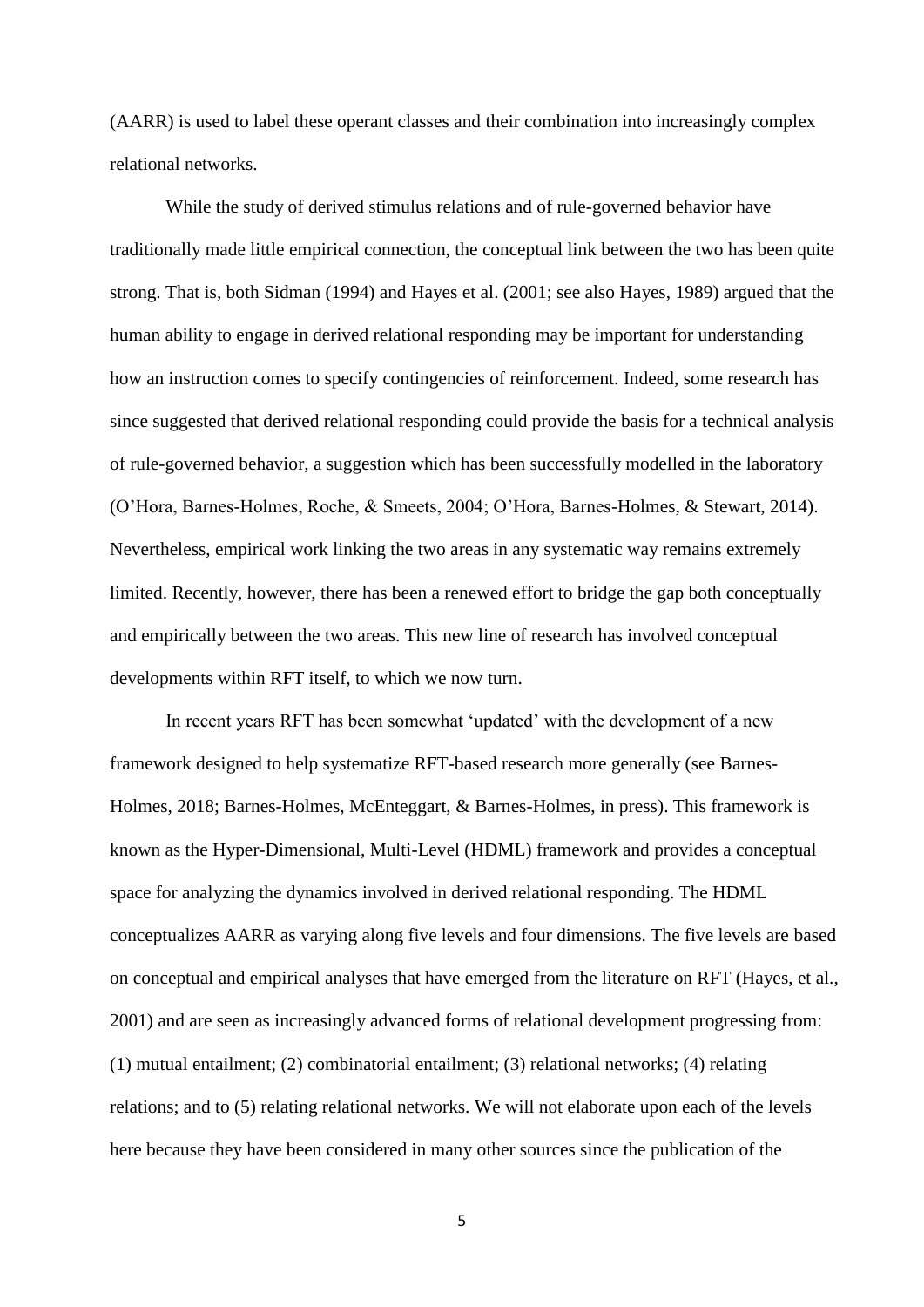seminal text on RFT (Hayes, et al., 2001; see Hughes & Barnes-Holmes, 2016, for a recent detailed summary). The HDML framework also divides the five levels along four dimensions: (1) coherence; (2) complexity; (3) derivation; and (4) flexibility.

A short description of the four dimensions is as follows. *Coherence* refers to the extent to which derived relational responding is generally predictable based on prior histories of reinforcement. For example, if you are told that 'X is larger than Y,' the derived response that 'Y is smaller than X' would be deemed coherent, but the response 'Y is the same size as X' would not (unless, of course, the wider context was modified to support an 'incoherent' response, such as 'Please respond to all questions with an incorrect answer'). *Complexity* refers to the level of detail or density of a particular pattern of derived relational responding. For example, the mutually entailed relation of coordination may be seen as less complex than the mutually entailed relation of comparison, because the former involves only one type of relation (e.g., if X is the same as Y, then Y is the same as X), but the latter involves two types of relations (if X is bigger than Y, then Y is smaller than X). *Derivation* refers to how well-practiced a particular instance of relational responding has become. Specifically, when a pattern of relational responding is derived for the first time, it is, by definition, highly derived (i.e., novel or emergent), and thus derivation reduces as that pattern becomes more practiced. Finally, *flexibility* refers to the extent to which a given instance of derived relational responding may be modified by current contextual variables. Imagine, for example, a young child who is asked to respond with the wrong answer to the question, "Which is bigger, a car or an bus?" The more rapidly the child responds with "car", the more flexible the relational responding (see O'Toole & Barnes-Holmes, 2009). Of course, flexibility is always context dependent and thus if the child had been "warned" previously not to give a wrong answer when asked to do so, it would be difficult to use the production of a correct or wrong answer as an indication of flexibility.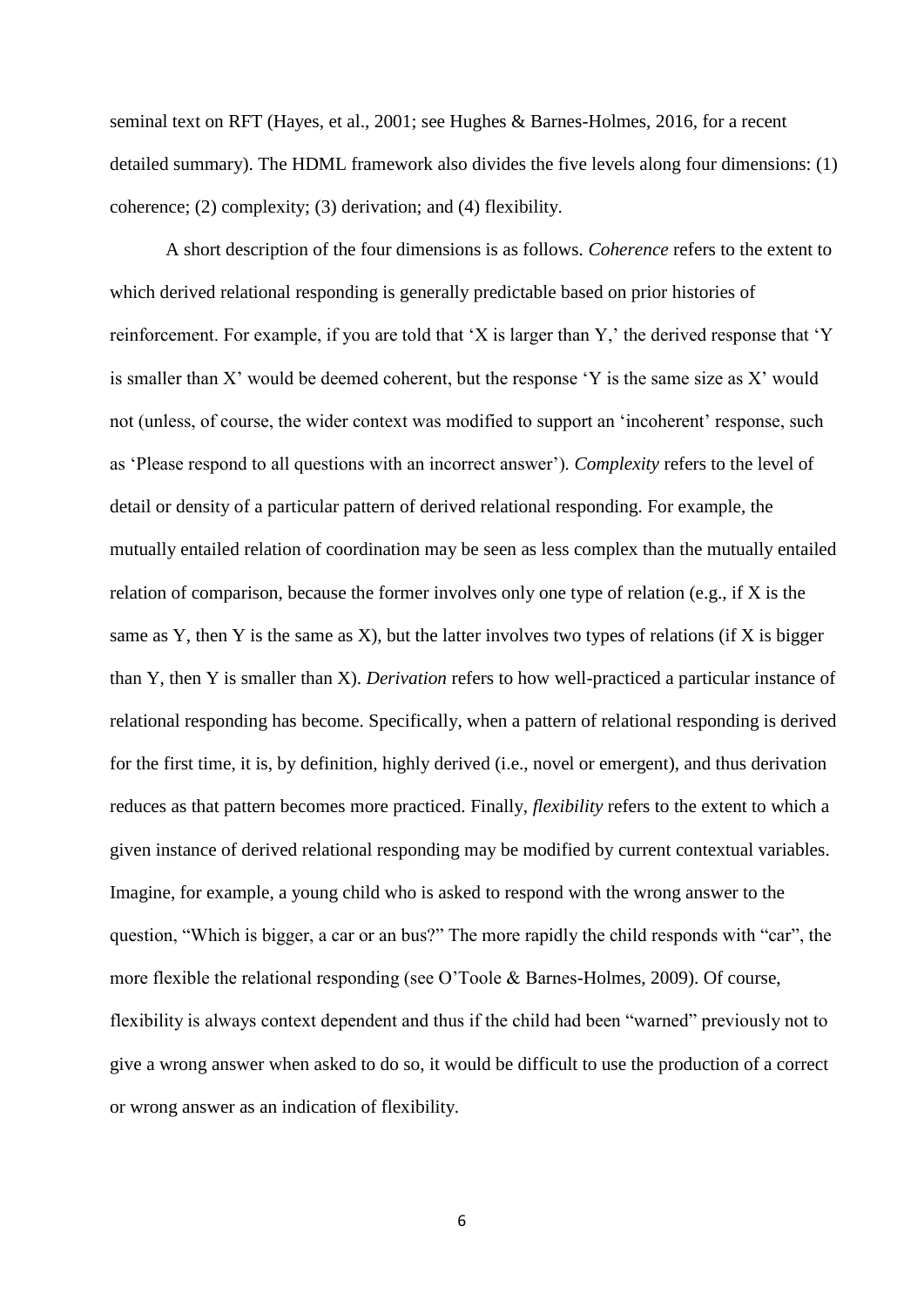A detailed treatment of the HDML framework is beyond the scope of this article<sup>1</sup>. The critical point, however, is that when the study of derived relational responding is approached from within the framework, its potential to help researchers analyze the complexities and dynamics of human language and cognition (including most importantly in the current context, rule-governed behavior) may become apparent. As mentioned previously, a new line of research has since begun to bridge the gap between the work on persistent rule-following and derived stimulus relations. This research has sought to examine the impact of the different dimensions specified within the HDML on derived rule persistence (e.g., Harte et al., 2017, 2018, Harte et al., 2020). For example, a study by Harte et al. (2018) sought to investigate the extent to which the level of derivation involved within an experimentally derived rule impacted upon persistence in rule-following on a contingency-switching Matching-to-Sample (MTS) task. That is, would a rule that involved a novel derived relation, produce more or less rule persistence following an un-cued contingency reversal, when the relation involved high versus low levels of derivation. Across two experiments, participants were first trained on either novel mutually entailed relations (Experiment 1: A-B) or combinatorially entailed relations (Experiment 2: A-B/B-C) for either 1 block of training trials (high derivation) or 15 blocks (low derivation). Next, the novel mutually (i.e., A-B) or combinatorially (i.e., A-C) entailed relation was inserted into the rule required for correct responding on a subsequent MTS task. For the first 100 trials of the MTS procedure, the scheduled contingencies matched the derived rule, and participants gained points for correct responses. On the 101<sup>st</sup> trial, these contingencies reversed unbeknownst to participants. Thus, responding in accordance with the derived rule now resulted in a loss of points. Lower levels of

<sup>1</sup> The HDML framework was first described as *multi*-dimensional (see Barnes-Holmes, Barnes-Holmes, Luciano, & McEnteggart, 2017; Barnes-Holmes, Finn, McEnteggart, & Barnes-Holmes, 2018). The term 'hyperdimensional' is now used to highlight a balanced emphasis on both entailment and transformation of functions, the properties of which define derived relational responding itself (see Barnes-Holmes, 2018; Barnes-Holmes, et al., in press).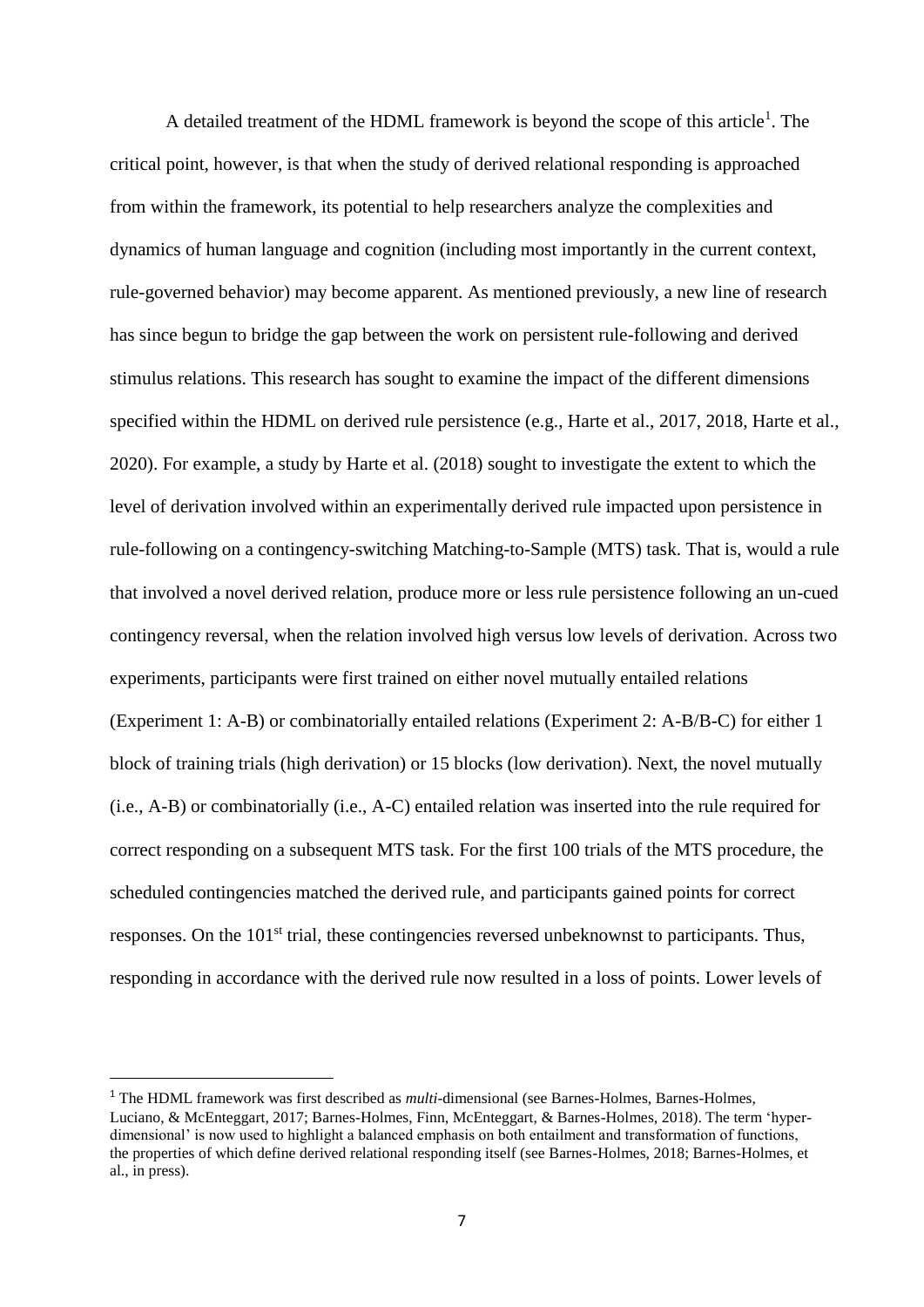derivation generated greater rule-persistence than higher levels, and this was the case for both mutually and combinatorially entailed relations.

In a subsequent study by Harte et al. (2020), the same basic paradigm was employed, but the coherence of the experimentally derived rule was manipulated through the use of performance feedback (it was assumed that providing feedback for "correct" derived responding would likely increase coherence). Across two experiments, participants were first trained on the same baseline relations as Harte et al. (2018). In Experiment 1, participants were then retrained on the same baseline relations for two further blocks of trials, with one group receiving feedback on their performances and another group receiving no performance feedback. Following baseline training in Experiment 2 however, participants were directly tested on the derived A-C relations for two further blocks of trials. Once again, half of the participants received feedback on their performance while the other half did not. Participants in both experiments then completed the contingency-switching MTS task. Feedback, differentially impacted upon persistent rulefollowing, but only when participants were given the opportunity to derive the A-C relations. Specifically, in Experiment 2, feedback appeared to increase at least on type of rule persistence.

The primary purpose of the current study was to extend and elaborate the research conducted thus far on the impact of coherence on persistent derived rule following, but at the level of the relational network. That is, would a condition involving a relational network that contained some feature of incoherence produce more or less persistence in rule-following on the same contingency switching MTS task than a condition involving a relational network that was maximally coherent? Specifically, the current study involved training participants on a six member relational network that was maximally coherent in one condition (i.e., train A=B=C=D=E=F; *reinforce* the derived F=D relation) but contained an element of incoherence in another condition (i.e., train A=B=C=D=E=F; *punish* the derived F=D relation). Crucially, we deliberately did *not* seek to undermine the coherence of the part of the network that would be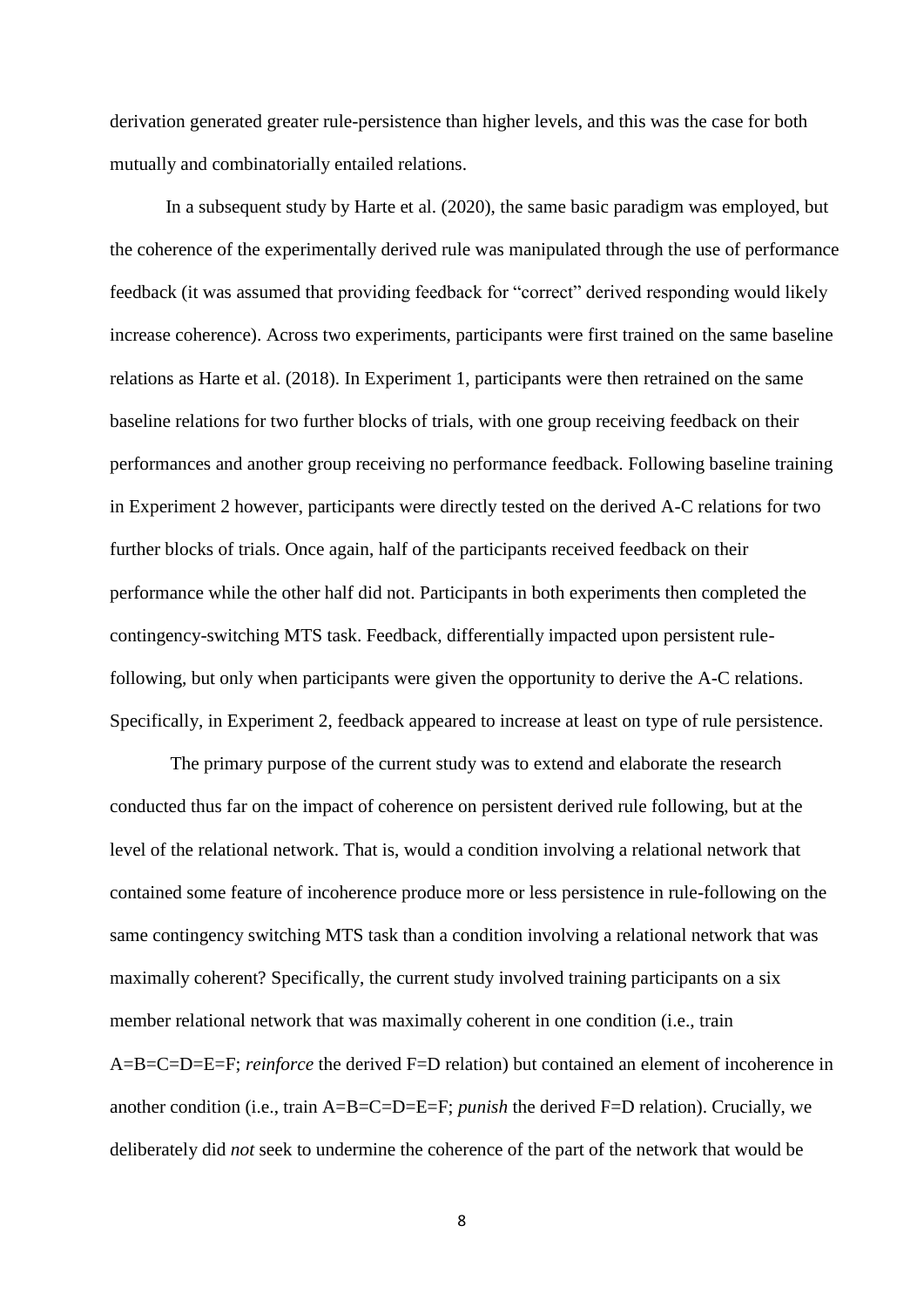involved in deriving the rule for completing the subsequent MTS task (which was restricted to the A=B=C part of the network). Instead, coherence was manipulated among the D=E=F members of the network. Given the highly exploratory nature of the current study, we refrained from making any formal predictions.

Before proceeding, it is worth noting that a reviewer of an earlier version of the current article sought clarification concerning why we refrained from making any formal predictions in light of previously published studies, and the extent to which they articulated with the HDML (previously the MDML) framework. The reason for not making any formal predictions is that the current study is unique in that the coherence in the relational network was manipulated in a part of the network which was then *not* directly involved in the derived rule. Given that no previous study, published or unpublished, to our knowledge, had attempted to manipulate coherence in a non-critical part of the network, there appeared to be no solid basis upon which to make a specific prediction. The research, therefore, is better characterized as being based on a "what would happen if..." strategy rather than a hypothetico-deductive approach in which previous research, combined with a formal theoretical model, is used to predict X (see Chiesa, 1994, who argues that radical behaviorism is better characterized as involving the former over the latter approach).

It is also worth emphasizing that the HDML should *not* be seen as providing the basis for making formal predictions, or more specifically, formal hypotheses. As noted by Barnes-Holmes et al.  $(2017)$ , "... the MDML [now HDML] ... is not a new model that makes specific predictions. Rather, the MDML is a framework that seeks to make explicit what basic researchers in RFT have been doing implicitly since the theory was first subjected to experimental analysis. In this sense, the MDML may be seen, in part, as a framework for orienting basic researchers in RFT to new possibilities for future research." (p. 435). Indeed, it is also worth noting that the HDML may be seen as supporting a functional-analytic abstractive approach to science that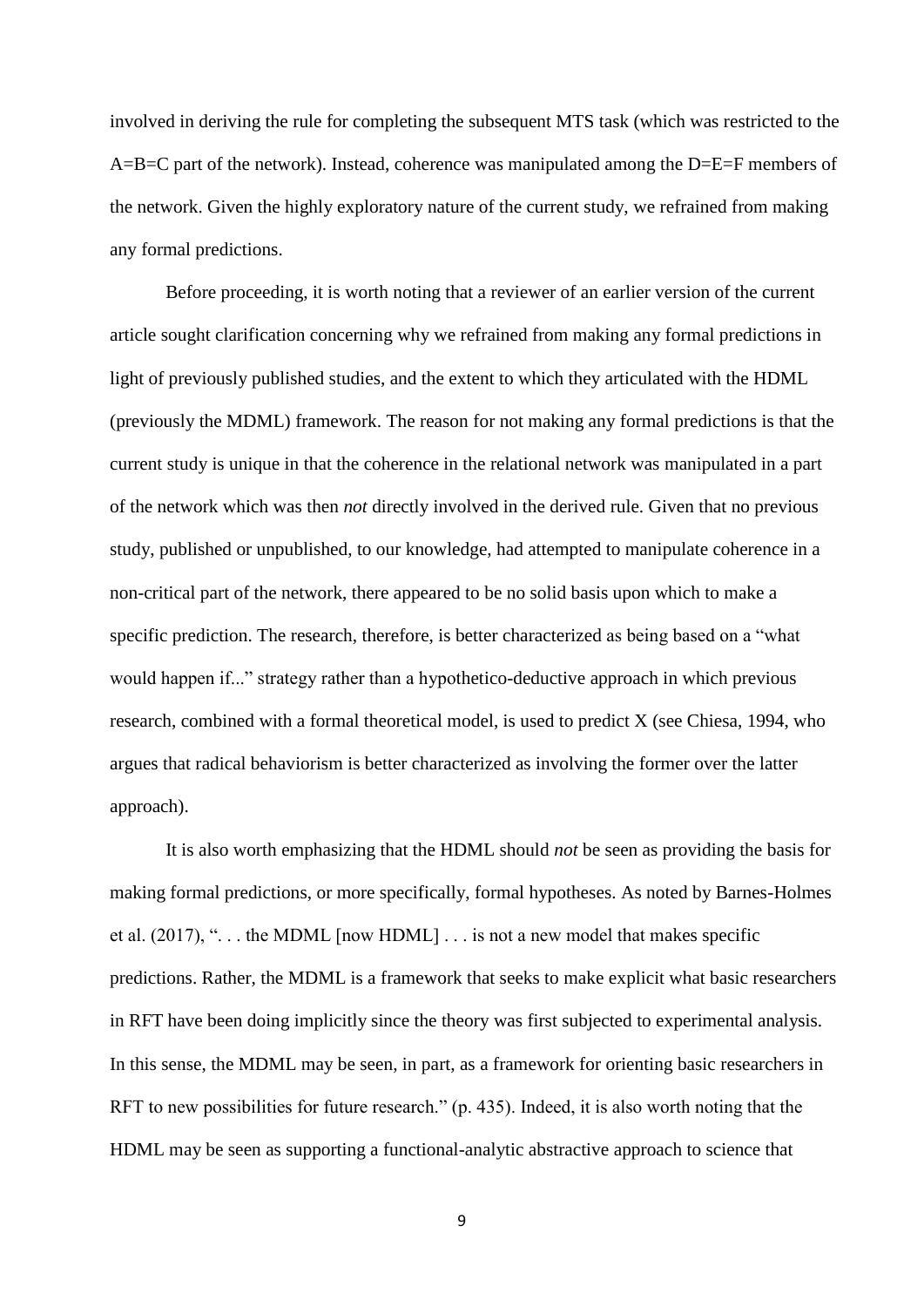differentiates behavior analysis from the hypothetico-deductive strategy that characterizes mainstream psychology. For example, even in a situation in which a behavior-analytic researcher fails to replicate a previous finding, the HDML serves to highlight the complex and dynamical variables that may be at play. As such, even a very small difference in just one of the many variables involved could lead to a different outcome than the one obtained in the earlier study. Indeed, if a counter-intuitive result emerges in a study the HDML may prove useful in orienting the researcher towards the likely variable or variables that could explain the result in question. The HDML may be seen, therefore, as an example of the sine qua non of the behavior-analytic inductive approach to science. We shall return to this issue in the Discussion.

# **Method**

# **Participants**

216 undergraduate and graduate students (138 females, 70 males, 5 other, and 3 preferred not to answer) were recruited through random convenience sampling at the University of Gothenburg, Sweden. Their ages ranged from 18-57 years (*Mean range* = 22-25) and 94.9% spoke Swedish as their first language. Participants were randomly assigned to one of three conditions: High Coherence, Low Coherence, or Control. The Control Condition was further subdivided into two conditions for counter-balancing purposes (described subsequently): Control-Faster and Control-Slower. The data from 75 participants (31 from High Coherence; 29 from Low Coherence; and 15 Control) were excluded because they failed to meet a number of specific task performance criteria (described subsequently), leaving  $N = 141$  for analysis (44 in the High Coherence; 47 in the Low Coherence; 23 in the Control-Faster; and 27 in the Control-Slower). **Setting**

The experiment was conducted in the computer laboratories at Gothenburg University. Between one and 20 participants were present in the computer room completing the experiment at any given time (i.e., a 'cafeteria style' setting in which participants were free to turn up to the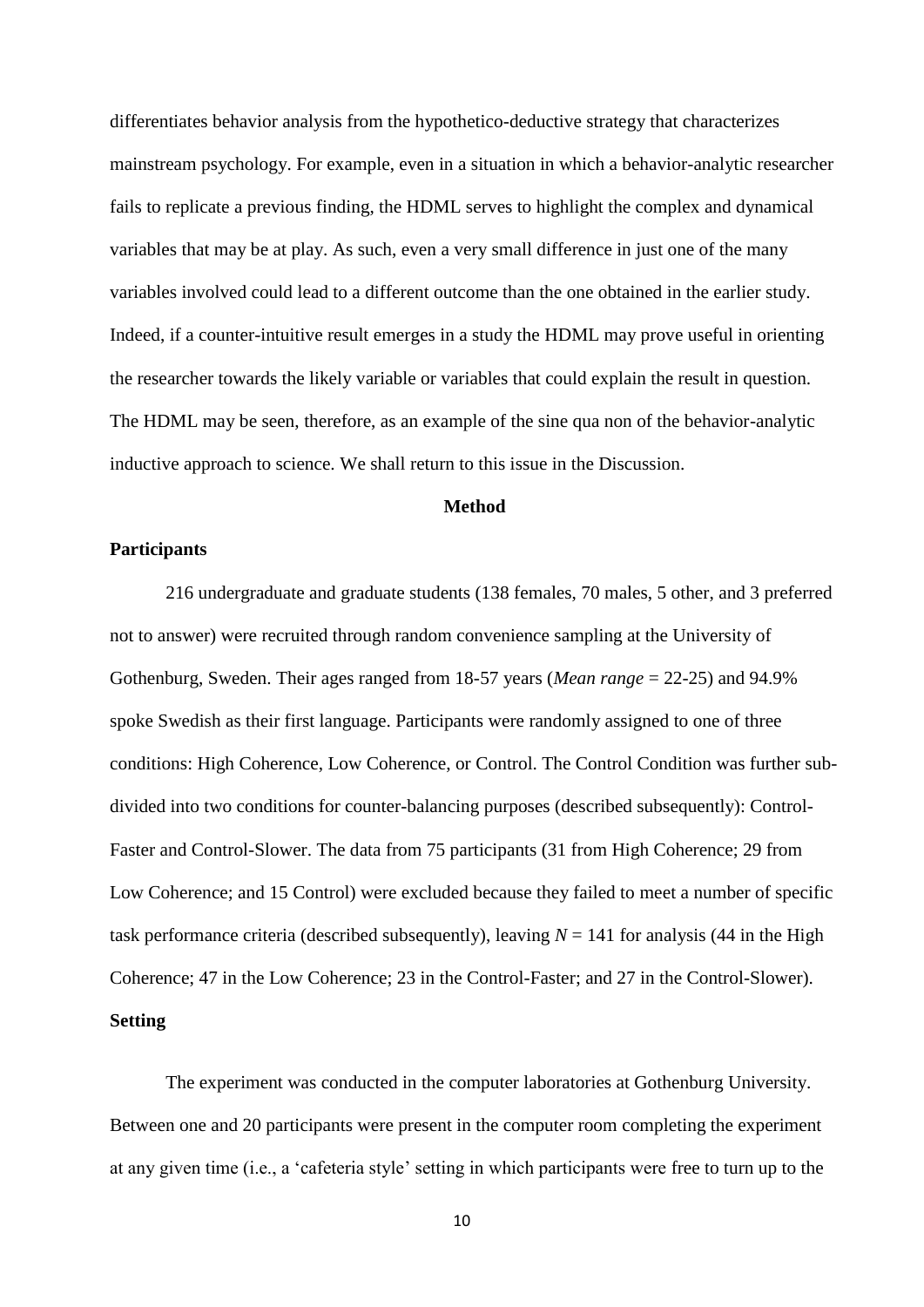laboratory to complete the study within specified time windows). Participants were always placed as far away from each other as possible and were instructed by the experimenters before entering that they must remain silent for the entirety of the experiment. Participants were shown to a computer and desk upon which a written instruction reminded them not to speak with one another and to start the experiment whenever they were ready. All other instructions were provided on the computer screen. The experimenters remained present for the entirety of the experiment.

#### **Apparatus and Materials**

The experiment involved one self-report measure (Depression Anxiety and Stress Scales [DASS]-21; Lovibond & Lovibond, 1995) and two computer-based tasks made in Qualtrics (a Coherence Task and MTS task). Participants completed all aspects of the experiment on a standard Dell personal computer. The instructions and stimuli involved were all presented in Swedish, but their English translations are presented here.

**Coherence Task.** The Coherence Task consisted of eight individual trials comprised of six task-relevant trials and two task-irrelevant trials. Each individual trial was composed of (i) between two and three short statements, (ii) a question about these statements, and (iii) between two and three response options.

The first three task-relevant trials involved the first part of a six-member network (A=B=C), while the last three task-relevant trials involved the latter part of this network (C=D=E=F; see Table 1 for an illustration of these complete networks per condition). The statements, question, and response options that comprised the task-relevant trials in the first part of the network (A=B=C) are presented in Figure 1 (left-hand side). In the first statement, the word "KROS" (C) was coordinated with the word "ZID" (B), and "ZID" was then coordinated with "LEAST LIKE" (A). Hence, participants could derive that "KROS" had the same meaning as "LEAST LIKE". Participants could select a response from the options "LEAST LIKE", "MOST LIKE" or "SAME", when asked "What does KROS mean?". Correct responding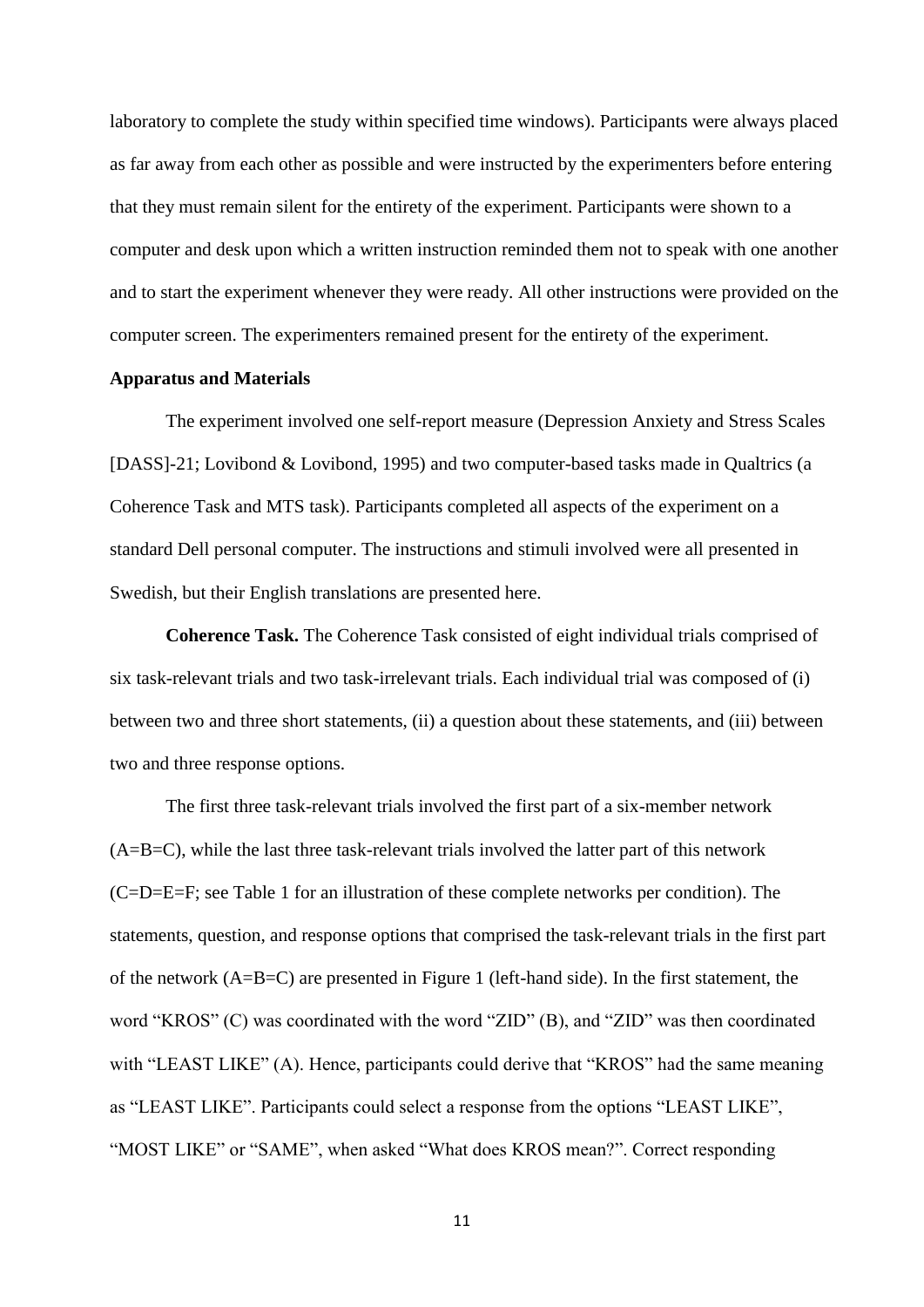involved choosing the "LEAST LIKE" response option. This trial was considered task-relevant because it enabled participants to derive that the nonsense word "KROS" had the same meaning as the phrase "LEAST LIKE", the meaning of which would be necessary to accurately interpret the rule for responding in the subsequent MTS task.

#### **INSERT TABLE 1 HERE**

**Table 1** An illustration of the relational networks trained per experimental group

#### **INSERT FIGURE 1 HERE**

**Fig 1** Illustrations of the task-relevant trials presented to the High and Low Coherence Conditions in the Coherence Task. These were similar for the Control Conditions except that "LEAST LIKE" was replaced with "FASTER THAN" or "SLOWER THAN" (left-hand side) depending on whether participants were in the Control-Faster or Control-Slower Condition. As such, the response options were also altered to reflect this change. The trial presented on the right-hand side was the same for each condition

The final three task-relevant trials were comprised of the last four stimuli of the network (i.e. C=D=E=F). The statements, question, and response options that comprised the task-relevant trials in the first part of the network are presented in Figure 1 (right-hand side). In the first statement presented on each of these three trials, the word "KROS" (C) was coordinated with the word "VEK" (D), "VEK" was then coordinated with "JUM" (E), and finally "JUM" was coordinated with "POM (F)". Hence, participants could derive that "VEK" was coordinated with "POM". Participants could select a response from the options "YES" and "NO" and correct responding involved selecting the "YES" response option, when asked "Are VEK and POM the same?" This trial was again denoted as task-relevant because it contained stimuli that participated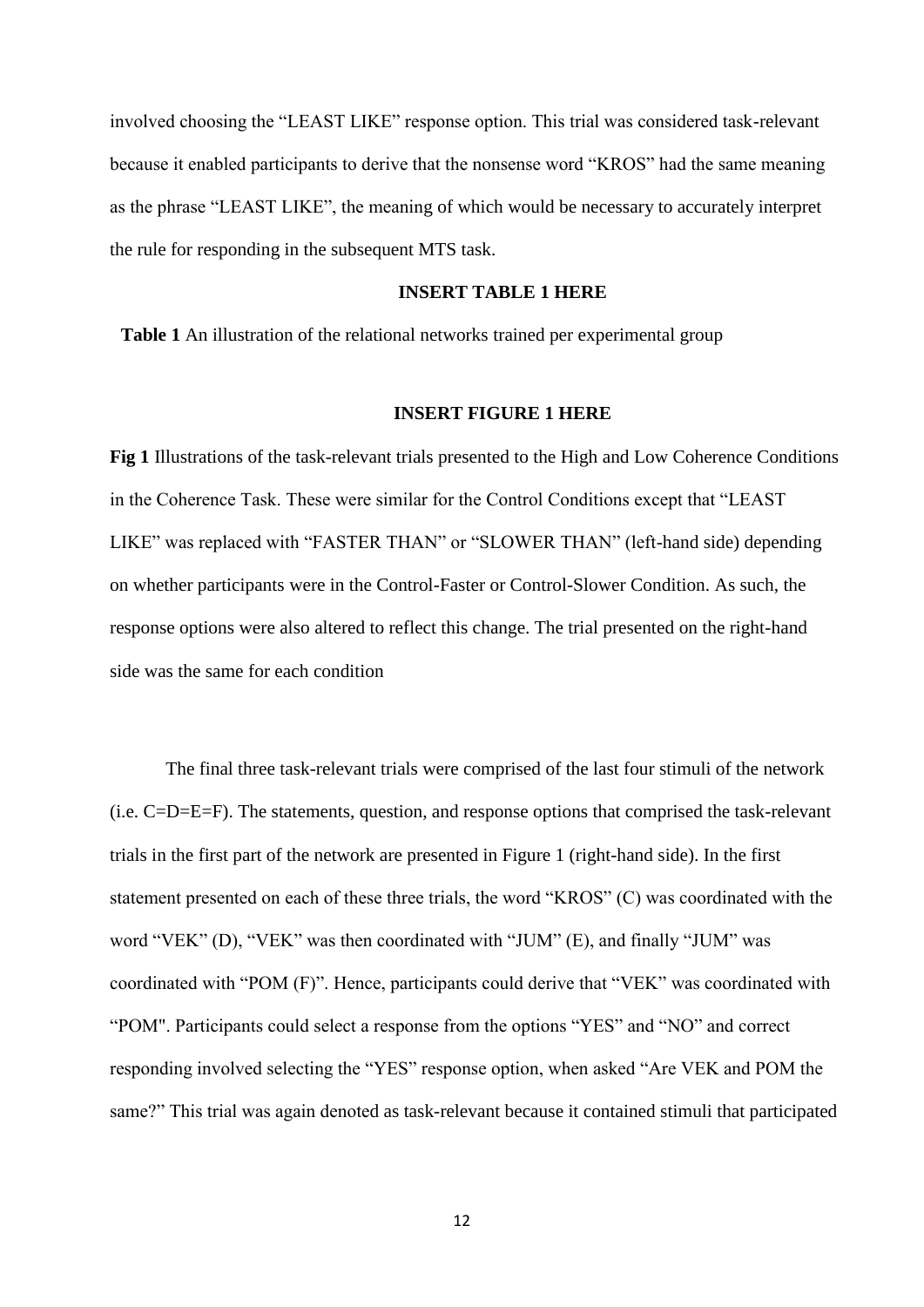in a network in which all of the stimuli could be derived as "Least Like", although derivation between the D, E, and F stimuli and "Least Like" was never tested.

The two task-irrelevant trials are presented in Figure 2. In the first task-irrelevant trial (see Figure 2 left-hand side), "SAM" was said to be younger than "TOM", and "TOM" younger than "PAT". Participants could select a response from the options "TOM" "SAM", and "PAT" and correct responding involved selecting "PAT" when asked "Who is the oldest?" The second taskirrelevant trial was similar, except that the relations between the three stimuli varied along the dimension of strength instead of age (see Figure 2 right-hand side). These trials were denoted as task-irrelevant because nothing derived from them could be used to inform responding on the subsequent MTS task. These trials were included so that participants were required to derive a number of relations across the tasks rather than simply learning to pick the same comparison (e.g., "Least Like") on every trial.

## **INSERT FIGURE 2 HERE**

**Fig 2** An illustration of the task-irrelevant trials presented to all conditions in the Coherence Task

Each individual trial was followed by a 7-point Likert scale in which participants were asked to rate how certain they were about their answer to the question on that trial. Responses ranged from 1 (very uncertain) to 7 (very certain). Immediately following the fourth trial and associated Likert scale, participants were presented with an open-text question in which they were asked what "KROS" meant, to which they manually typed their response.

The foregoing paragraphs described the Coherence Task for the High and Low Coherence Conditions. This task was similar for the Control Conditions, except that the word "LEAST LIKE" was replaced with "SLOWER THAN" or "FASTER THAN" within the task relevant trial-types. All trial-types in the Control Condition were thus irrelevant to completion of the subsequent MTS task.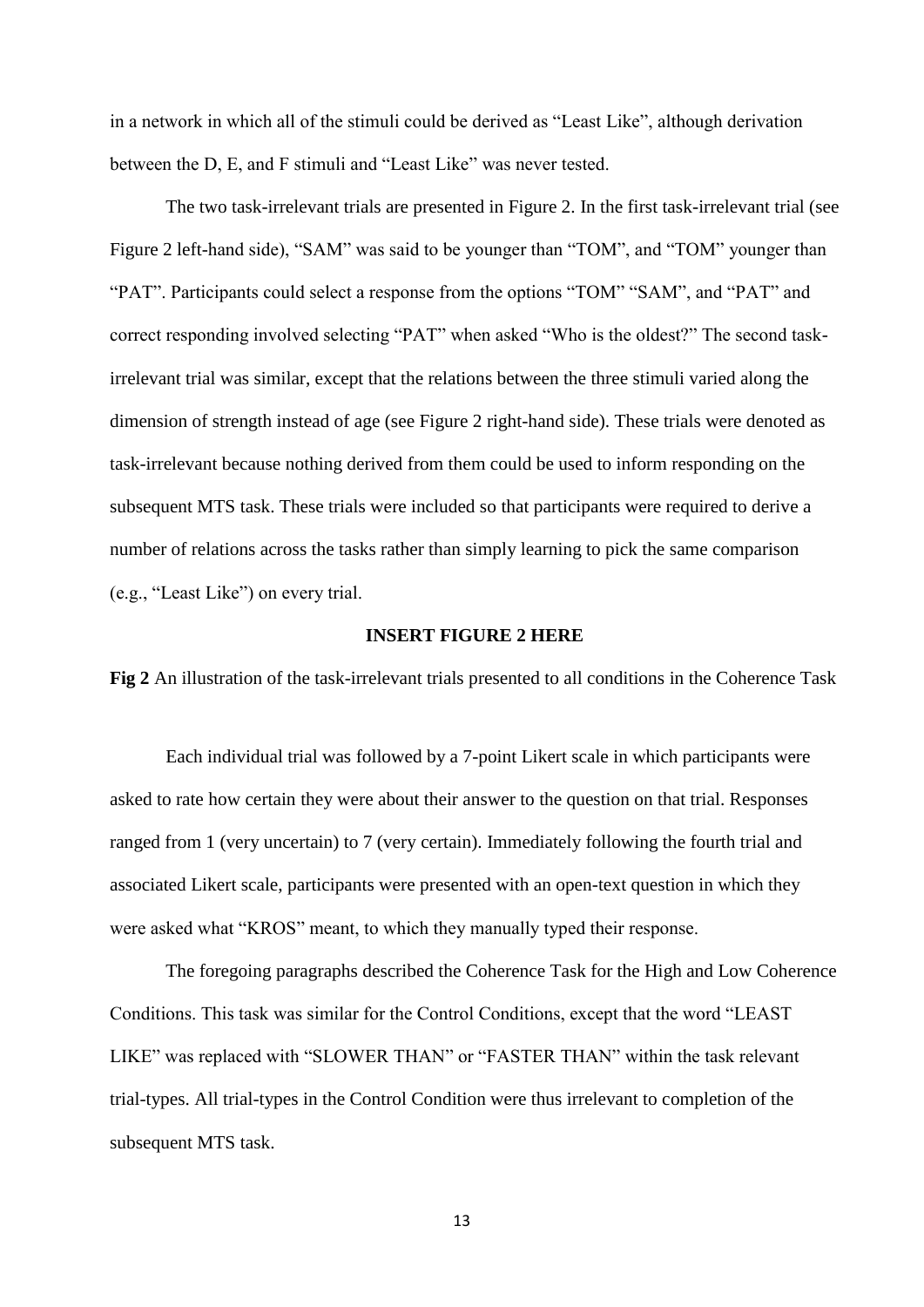**MTS Task.** This task comprised of 150 trials, during each of which a sample stimulus (random shape) was presented at the top of the screen, accompanied by three comparison stimuli (all random shapes but none identical to each other nor the sample) along the bottom of the screen (see Figure 3). Each of the comparison stimuli always varied with respect to its similarity to the sample stimulus in the following ways: One comparison was evidently the most similar to the sample in that it was the same base shape but contained minor variations (see center Figure 3); one comparison was also evidently similar to the sample (and to the previous comparison stimulus), but its shape contained more variations (see left-hand side Figure 3); the final comparison was evidently the most different from the sample, comprised of a different shape of little or no common features (see right-hand side Figure 3). An individual stimulus set was comprised of one sample stimulus and three-comparison stimuli combinations. The task was made up of a total of 54 stimulus sets, each set being presented at least once and no more than three times across the 150 trials. To respond, participants used the mouse to select the comparison stimulus that they wished to choose.

#### **INSERT FIGURE 3 HERE**

**Fig 3** An example of a single trial and single stimulus set presented in the MTS task

**Questionnaire.** The DASS-21 (Lovibond and Lovibond, 1995) is comprised of three subscales measuring depression, anxiety and stress with 7-items per sub-scale across a total of 21 statements (e.g., an item from the depression subscale is "I felt that I had nothing to look forward to"). All items are rated with respect to participants' experiences within the last week on a scale from 0 (*Did not apply to me at all*) to 3 (*Applied to me very much or most of the time*). Sub scales are scored independently and indicate normal, mild, moderate, severe, and extremely severe levels. Higher scores indicate greater levels of psychological distress. The measure has demonstrated excellent internal consistency: depression ( $\alpha = 0.88$ ); anxiety ( $\alpha = 0.82$ ); stress ( $\alpha =$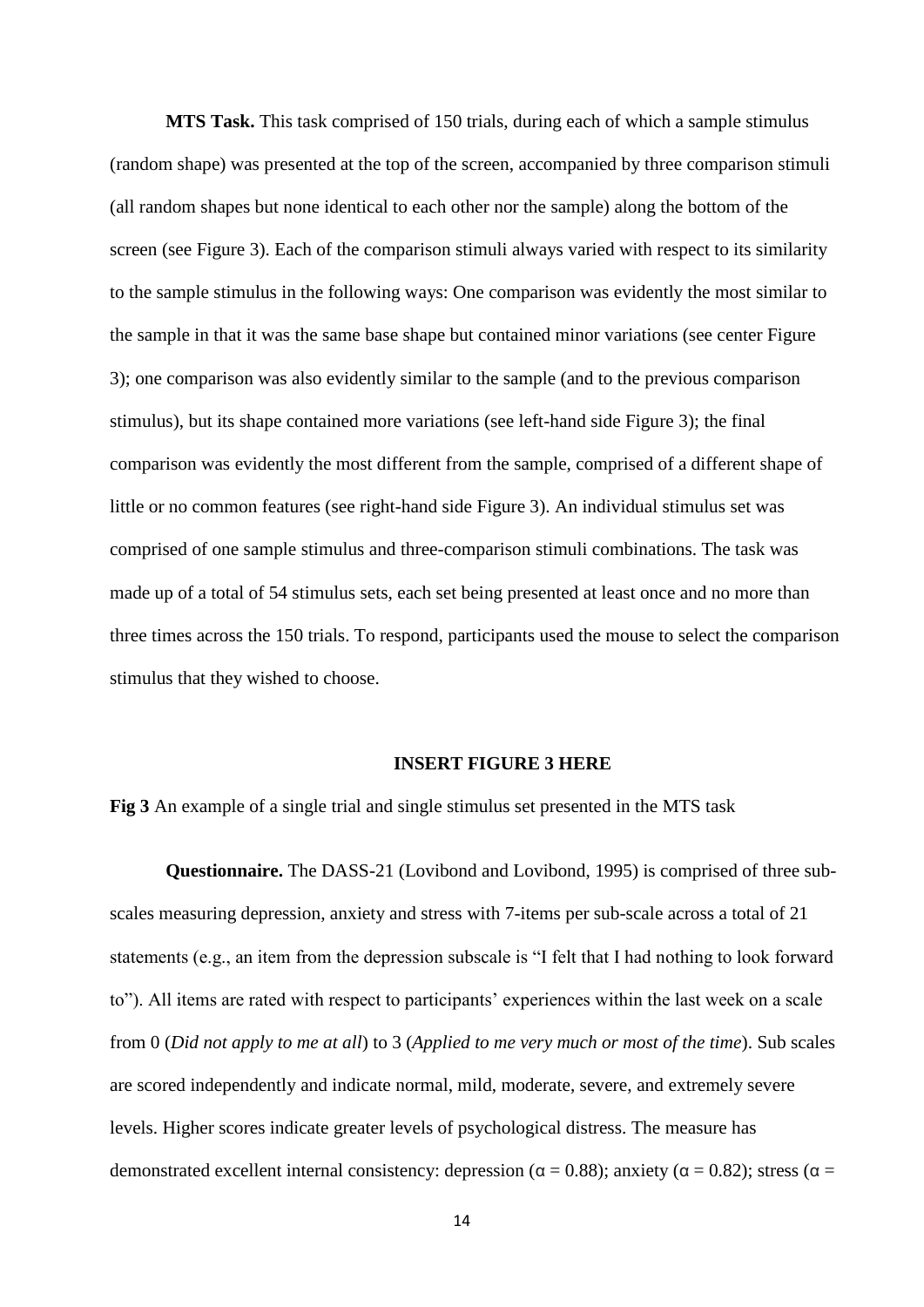0.90); and total DASS ( $\alpha = 0.93$ ). The Swedish version of the scale was employed in the current experiment which has yielded similar levels of internal consistency (Alfonsson, Wallin, & Maathz, 2017).

# **Procedure**

The experiment was comprised of three stages: 1. the Coherence Task; 2. the MTS task; and 3. the DASS-21 questionnaire, always conducted in that order. Before beginning, participants were told "You will now begin the first part of the experiment. What you learn in the first part might be of help in the second part. You will sometimes receive feedback on your answers and sometimes not."

**Coherence Task.** Before beginning, the following instruction was presented on the screen to participants: "You now begin part 1 of 2. What you learn in the first part might be of help in the second part. You will sometimes receive feedback and sometimes not." During this task, participants received eight trials (six task-relevant and two task-irrelevant) and one open-text question. Each trial was followed by a Likert scale that ranged from 1 (very uncertain) to 7 (very certain) on which participants rated how certain they were of their answer. This task sequence was as follows: 1. task relevant trial-type and Likert certainty scale; 2. task irrelevant trial-type and Likert certainty scale; 3. task relevant trial-type and Likert certainty scale; 4. task irrelevant trial-type and Likert certainty scale; 5. open-text question; 6. task relevant trial-type and Likert certainty scale; 7-9. task relevant trial-types and Likert certainty scales. After the first two trials, all participants received a reminder that "What you learn in this part might be relevant in the later part of the experiment". After the fourth trial, an open text box was presented and asked participants to type the meaning of the word "KROS" based on what they had just learned.

Performance feedback was provided on the final three trials, which asked participants if VEK was the same as POM. The nature of this feedback was manipulated between conditions. For participants in the High Coherence Condition, providing the correct response on these trials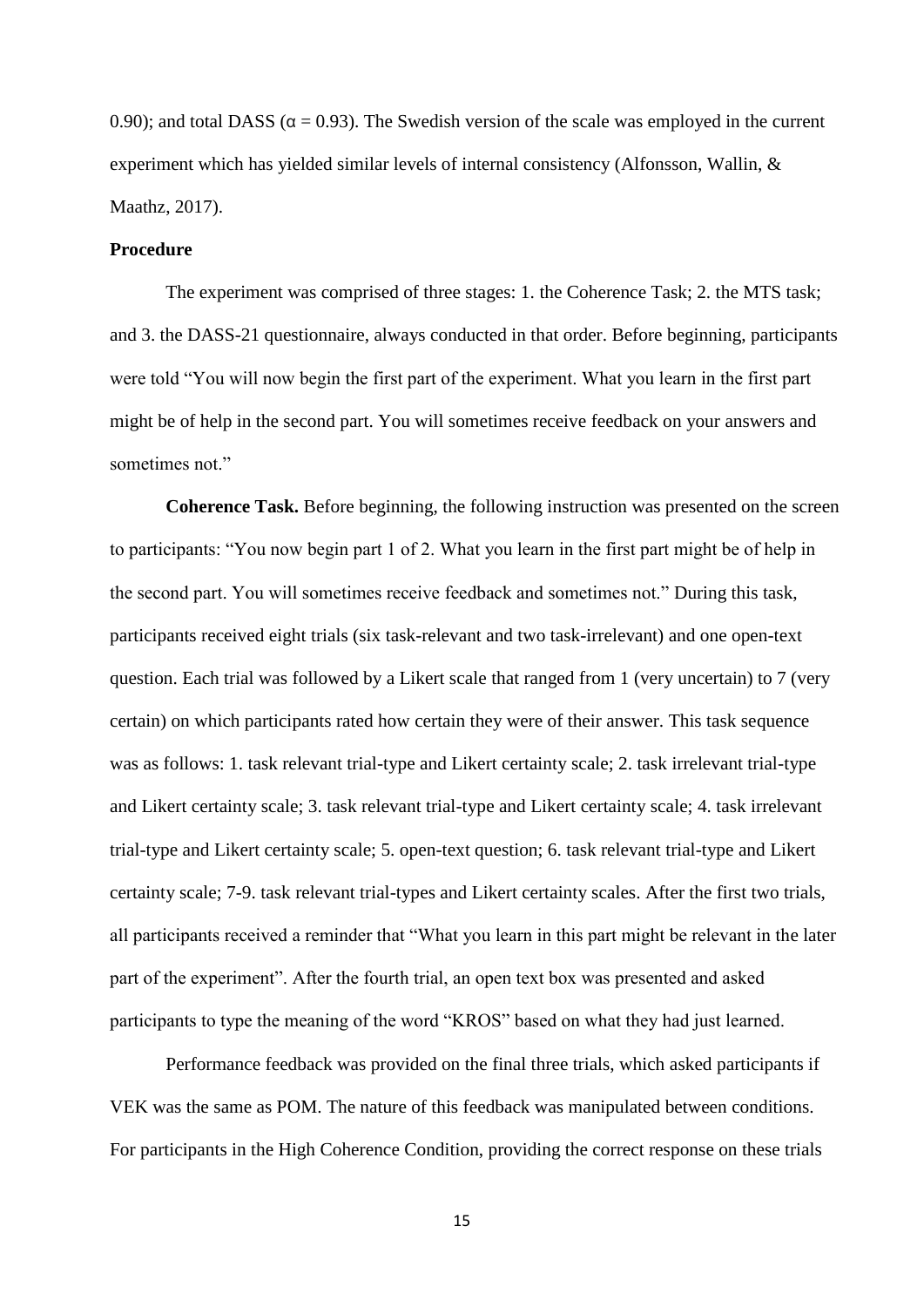resulted in the feedback "correct answer" appearing on the screen in green, while an incorrect response on these trials resulted in the feedback "incorrect answer" appearing on the screen in red. For participants in the Low Coherence Condition, responding always produced the feedback "incorrect answer", regardless of whether participants made a correct or incorrect response. The purpose of the differential performance feedback was to reduce the level of coherence in the network, thus making it a Low Coherence Condition (i.e., C=D=E=F≠D). Note that the coherence of the first part of the network (KROS="LEAST LIKE") was not "challenged", and thus any difference between the High and Low Coherence conditions could not be attributed to a difference in coherence within the first part of the network.

For participants in the Control Condition, the Coherence Task was similar to that employed in the High and Low Coherence Conditions but for one key difference: "LEAST LIKE" was replaced with either "SLOWER THAN" (for the Control Slower Condition) or "FASTER THAN" (for the Control Faster Condition). The Control Condition was subdivided into 'Faster' and 'Slower' to control for the possibility that KROS may have been related more readily to "faster" or "slower" based on some unforeseen controlling variable (see Harte et al., 2018 for a discussion regarding cross-modal correspondence). All trials were task-irrelevant for this condition, given that deriving that "KROS" meant "Faster" or "Slower" would not aid participants in successfully completing the subsequent MTS task.

**MTS Task.** Upon beginning this part of the experiment, the following instructions appeared on the screen "You will now begin part 2 of 2. Try to gain as many points as possible. Your total score will be shown at the end of the experiment. Remember - what you learned in the first part might be of help to find the right answer in the next part." At the bottom of the screen, the text "I understand" was next to a box which participants could click with their cursor when they understood, followed by a separate button indicating that they were ready to proceed. On the next screen, all participants were presented with an example of a screen in the task and what they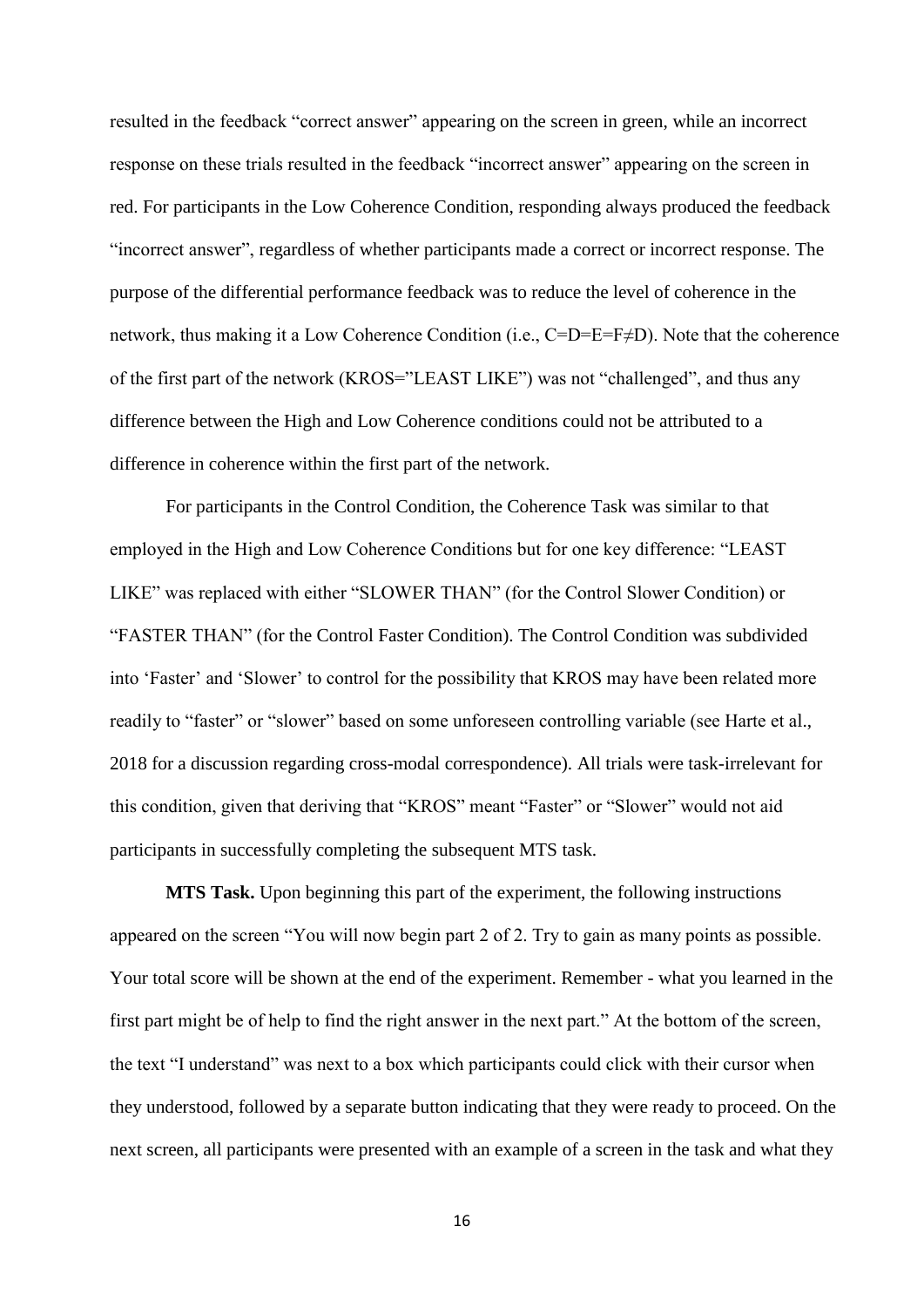were being asked to do. The word "Example" was printed at the top of the screen accompanied by a sample stimulus set in the center of the screen. That is, a sample stimulus was shown with three target stimuli underneath, as would be the case for the entire task. The following text was presented underneath this example: "Look at the upper symbol. Respond by choosing the lower symbol that is KROS the upper symbol." Once again, the text "I understand" was presented on the screen next to a box which participants could click with their cursor when they understood, followed by a separate button indicating that they were ready to proceed. Upon proceeding, participants began the main task. During the first 100 trials of the 150 trial MTS task, participants were required to select the comparison stimulus that was least like the sample, and received a point for doing so. On the 101<sup>st</sup> trial, the task contingencies were reversed, un-cued to participants. Correct responding now involved selecting the comparison stimulus that was most like the sample rather than least like. If a correct response was emitted, the message "CORRECT +1 You earned one point" was presented in green lettering. If an incorrect response was emitted, the message "INCORRECT -1 You lost one point" was presented in red lettering. While participants' total number of points accrued for data analysis, this was not presented on the screen while responding throughout the task (the total only appeared when the task was completed). **Questionnaires.** After the MTS task, participants completed the DASS-21.

# **Results**

#### **Exclusions**

Before the main analyses, a number of strict performance inclusion criteria were applied to the current data set. First, in order to exclude anyone who did not successfully make the required derivation in the Coherence Task, participants who gave an inaccurate (i.e., "MOST LIKE") response to the fifth trial (i.e., "What does KROS mean?"), and an inaccurate ("NO") response to the last trial (i.e. "KROS is the same as VEK. VEK is the same as JUM. JUM is the same as POM. Is VEK the same as POM?") were excluded from the analysis. The former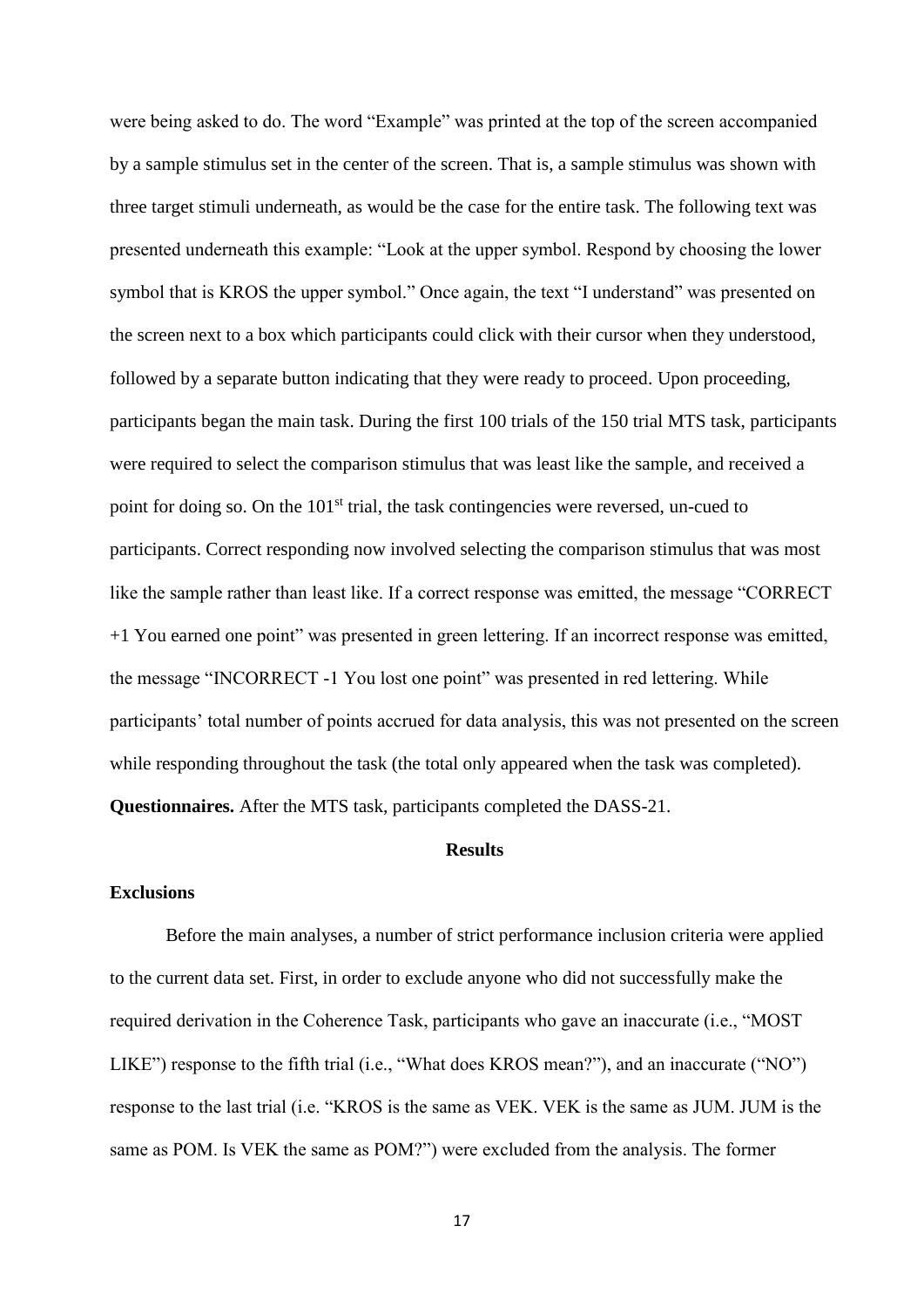criterion resulted in the loss of 7 participants (3 from High Coherence, 3 from Low Coherence, and 1 from Control-Slower), while the latter resulted in the loss of 5 participants (1 from High Coherence, 2 from Low Coherence, 1 from Control-Faster and 1 from Control-Slower; *N* = 204 remaining).

Second, the strict performance criteria employed in Harte et al. (2017, 2018) were applied to the current data. That is, participants in the High and Low Coherence Conditions were required to respond correctly on at least eight out of the first ten trials on the MTS task to be included in the analysis. This criterion aimed to reduce the likelihood that participants learned to match based purely on trial and error, and instead were able to apply the rule they had derived from the first part of the experiment (the Coherence Task). The data from participants who did not meet this accuracy criterion in the initial trials were excluded. This resulted in the loss of 35 participants (16 from High Coherence and 19 from Low Coherence;  $N = 169$  remaining). This accuracy criterion was not applied to the Control Conditions since it was expected that few participants would meet it (i.e. they had no rule to follow during their initial exposure to the MTS task). Nevertheless, 28.3 % of Control participants emitted at least 8/10 correct responses in the first 10 trials.

Additionally, participants from all three conditions were required to achieve 80 correct responses out of the first 100 on the MTS task (before the switch in task contingencies). This criterion was based on the assumption that an acceptable number of control participants would have adapted to the contingencies across the first 20 trials (Harte et al., 2017). The data from participants who did not meet this accuracy criterion were excluded from the analyses. This resulted in the loss of 28 participants (11 from High Coherence, 5 from Low Coherence, 8 from Control-Faster, and 4 from Control-Slower). The application of the foregoing performance criteria left  $N = 141$  for analysis.

# **Preliminary Analyses: Control Conditions**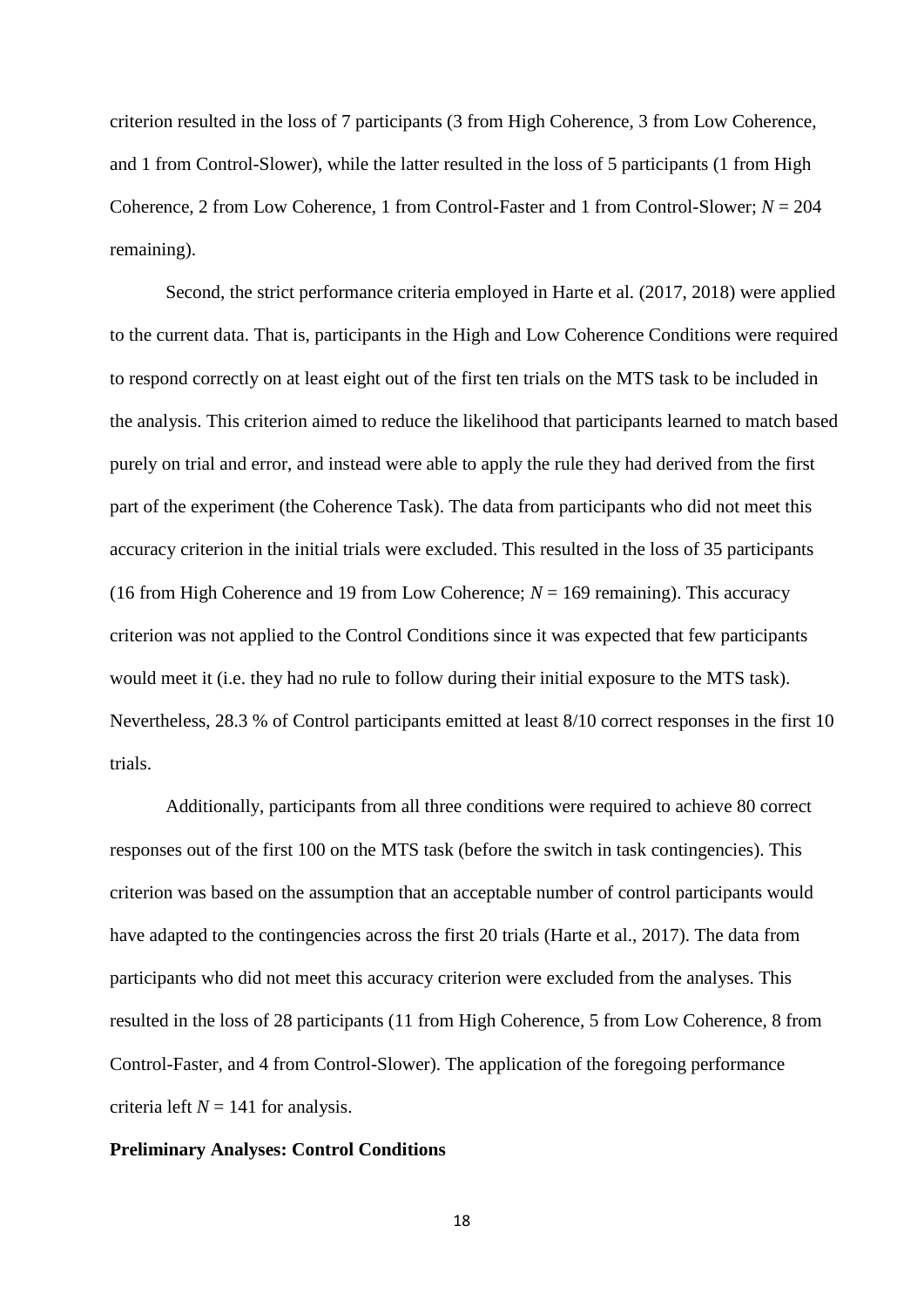Before conducting the primary analyses, possible differences between the two Control Conditions as a result of the "Faster Than/Slower Than" manipulation was assessed. First, two independent *t*-tests were conducted to compare the mean scores on all measures of rulepersistence employed in the current experiment (described subsequently) to each other. No significant differences in mean scores were found between the Control-Faster and Control-Slower Conditions, all *p*s > .05. Second, three independent *t*-tests were conducted to compare participants' mean DASS Depression, Anxiety, and Stress scores between the Control-Slower and Control-Faster Conditions. Again, no significant differences in mean scores were found, all *p*s > .05. Thus, the Control-Faster and Control-Slower Conditions were collapsed and analyzed as one single Control Condition.

## **Certainty Analyses**

In order to determine if the primary coherence manipulation resulted in different levels of certainty in the experimentally trained networks, the means of each conditions' certainty scores (as measured by the final three Likert scales) in the last three trial-types in the Coherence Task (i.e. in which participants were given different feedback depending on which condition they were in) were calculated. A one-way between-participant analysis of variance (ANOVA) was conducted with condition (High vs. Low vs. Control) as the independent variable, and Coherence Task mean certainty score as the dependent variable. A significant difference among the three groups emerged,  $F(2, 134) = 14.72$ ,  $p < .001$ ,  $p2 = 0.17$ . Post-hoc comparisons using Bonferroni corrections indicated that participants in the Low Coherence Condition (*M* = 5.43, *SD*   $= 1.25$ ) reported significantly lower levels of certainty than both the High Coherence (*M* = 6.36,  $SD = .94$ ) and the Control Condition ( $M = 6.43$ ,  $SD = .83$ ),  $ps < .001$ . No significant difference was found between the High Coherence and Control Condition.

## **Rule-Persistence Analyses**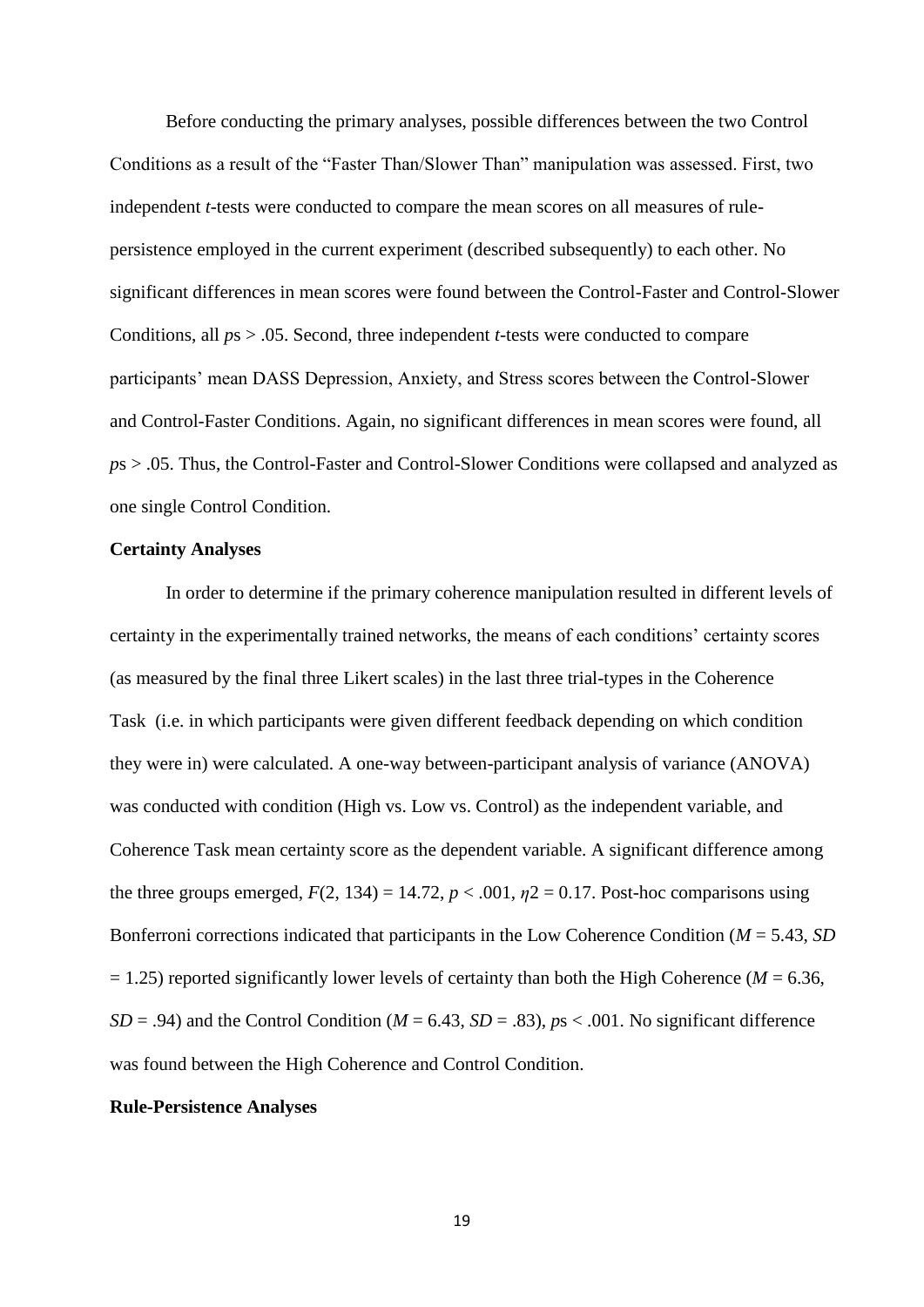In order to analyze any differences in rule-persistence between conditions, the data from the final 50 MTS trials presented after the contingency switch were measured in three separate but related ways (consistent with Harte et al., 2018). These measures are referred to as Rule Compliance, Contingency Sensitivity, and Rule Resurgence.

The first measure, Rule Compliance, was defined as the total number of responses (out of 50) that were consistent with the original rule (choose the image that is "KROS" [meaning least like]), but inconsistent with the reversed task contingencies. Figure 4 (left-hand side) presents the mean Rule Compliance scores and shows differential scores across conditions. That is, participants in the High Coherence Condition emitted a larger mean number of responses (*M* = 22.72,  $SD = 20.65$ ) in accordance with the original rule than did the Low Coherence ( $M = 19.09$ ,  $SD = 18.50$ , and Control ( $M = 5.94$ ,  $SD = 7.00$ ) conditions. A one-way between subjects ANOVA was conducted and confirmed a significant difference in Rule Compliance scores among the three groups,  $F(2, 134) = 14.11$ ,  $p < .001$   $p2 = 0.21$ . Planned comparisons using Tukey's HSD indicated that the mean Rule Compliance score for the Control Condition was significantly lower than that of both the High Coherence and Low Coherence Conditions (*p*s < .001). However, there was no significant difference in scores between High and Low Coherence  $(p = .55)$ .

## **INSERT FIGURE 4 HERE**

**Fig 4** Mean rule compliance scores (left panel) and contingency sensitivity scores (right panel) with standard error bars for the Control, High Coherence, Low Coherence Conditions

Contingency Sensitivity was defined as the point at which participants stopped responding in accordance with the initial rule, and began responding in accordance with the reversed contingencies. That is, consistent with Harte et al. (2018), contingency sensitivity was defined as a pattern of at least three consecutive responses that were not in line with the original instruction,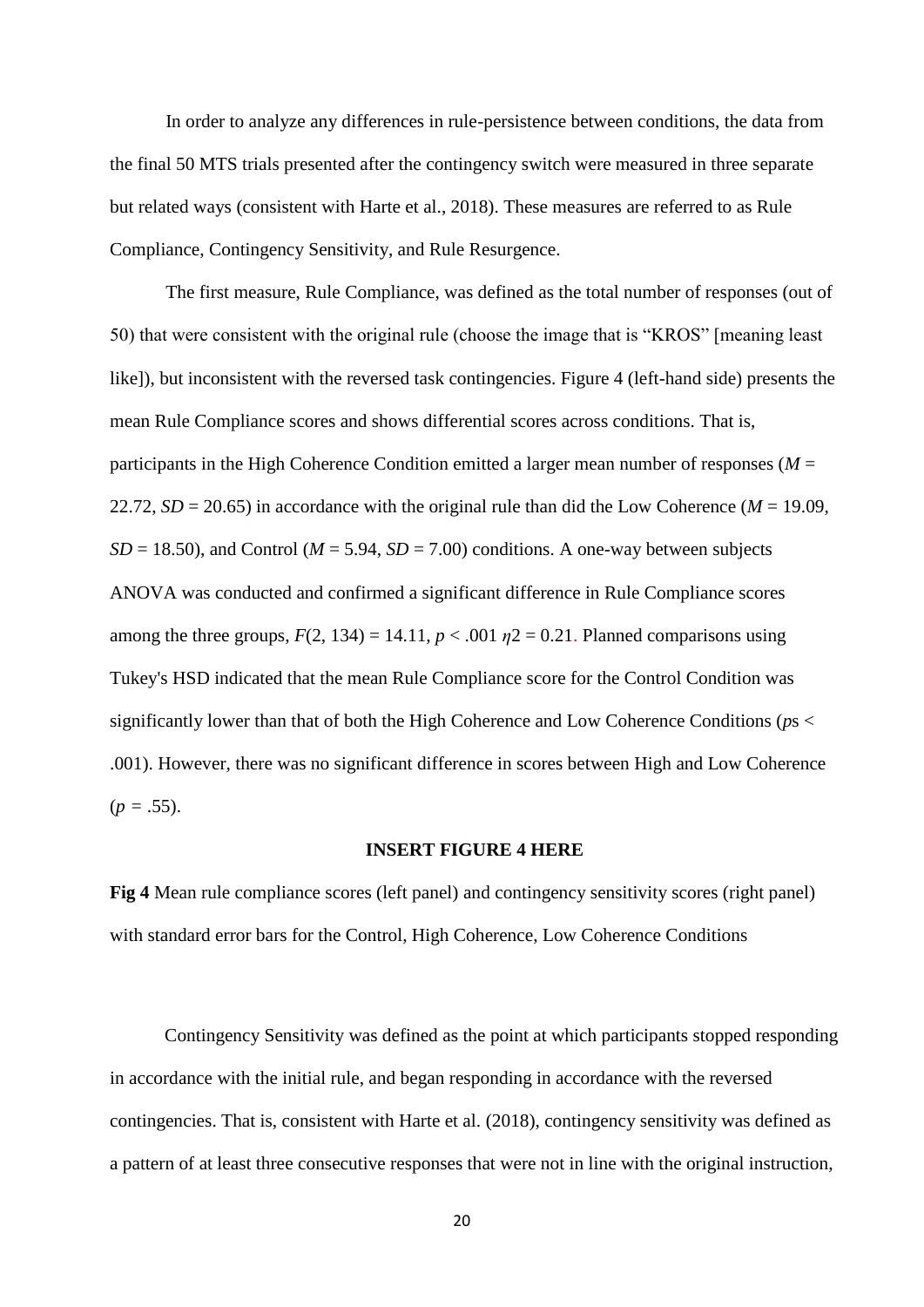with at least one of these responses in line with the reversed contingency. Therefore, in principle, a participant could stop following the instruction and instead choose the stimulus that resulted in a loss of points (i.e., the stimulus that was 'mid-way' between the most-like and least-like images), but could only do this for two out of the three responses. This requirement ensured that the term 'contingency sensitivity' was appropriate, given that a participant must obtain at least one point when they stopped following the original rule. In any case, a post-hoc analysis of the individual participant data indicated that all participants chose the most-like comparison across all three responses (gaining three points), hence demonstrating contingency sensitivity.

Figure 4 (right-hand side) presents participants mean Contingency Sensitivity scores and once again shows differential mean scores across conditions. That is, participants in the High Coherence Condition took longer to exhibit contingency sensitive responding ( $M = 23.05$ ,  $SD =$ 19.49) than did the Low Coherence ( $M = 18.50$ ,  $SD = 18.23$ ) and Control ( $M = 7.86$ ,  $SD = 6.67$ ) conditions. A one-way between subjects ANOVA was conducted and confirmed a significant difference in Contingency Sensitivity scores among the three groups,  $F(2, 134) = 11.83$ ,  $p <$ .001  $\eta$ 2 = 0.18. Planned comparisons using Tukey's HSD indicated that the mean Contingency Sensitivity score for the Control Condition was significantly lower than that of both the High Coherence ( $p < .001$ ) and Low Coherence conditions ( $p = .003$ ). However, there was again no significant difference in scores between High and Low Coherence (*p =* .36).

Rule resurgence attempted to measure responding that was consistent with the initial rule (via percentage or responses), but occurred after a participant had emitted 3 consecutive responses in accordance with the reversed contingencies (hence the term *resurgence*). Figure 5 presents the density and range of participant data in each condition. Moderate levels of resurgence were observed in both Low Coherence and Control conditions, with a greater range of resurgence scores observed in the Low Coherence condition, and notably reduced levels of resurgence in the High Coherence Condition. Given that the data were severely skewed, a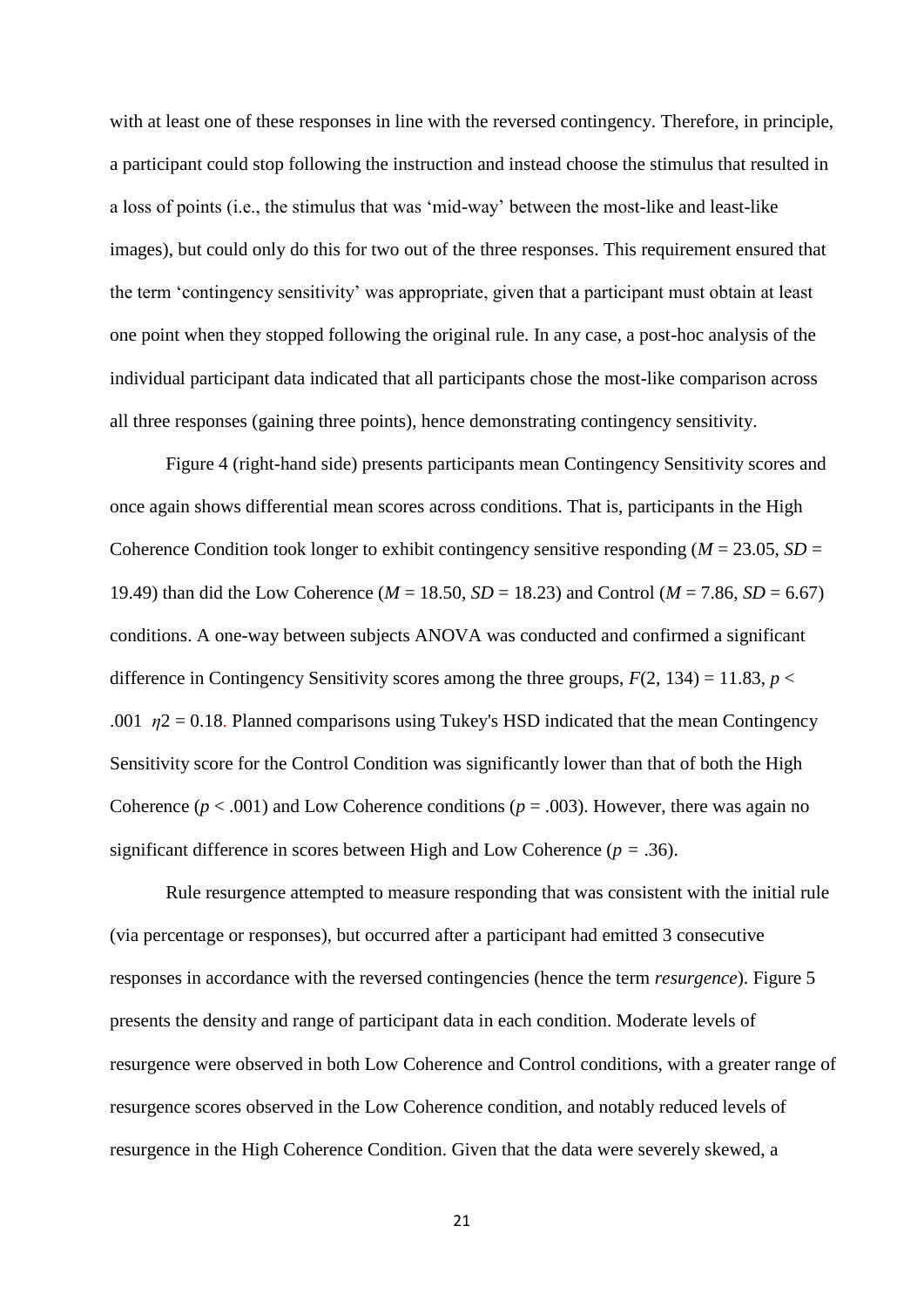Kruskal Wallis test was employed to explore any differences between the three conditions. The analysis proved to be marginally significant (High Coherence  $Md = 0.00$ , Low Coherence  $Md =$ 2.24, Control Condition  $Md = 2.22$ ,  $h(2) = 5.58$ ,  $p = .06$ ). Planned comparisons using Mann Whitney U-tests indicated that the High and Low Coherence Conditions differed significantly from each other  $(p = .02)$ . No statistically significant differences emerged between the High or Low Coherence Conditions and the Control Condition (*p*'s > .18).

# **INSERT FIGURE 5 HERE**

**Fig 5** Box plots with violin element illustrating the density and distribution of participant rule resurgence scores for the Control, High Coherence, and Low Coherence Conditions

### **Correlational Analyses**

Given the differences recorded for both rule compliance and contingency sensitivity between the Coherence Conditions and the Control Condition, but not between the two Coherence Conditions themselves, correlational analyses were conducted separately for the Control Condition but together for both Coherence Conditions. In the Control Condition, both rule compliance  $(r = .35 \, p = .01)$  and contingency sensitivity  $(r = .33, p = .02)$  correlated positively with DASS stress, suggesting that more persistence with the original instruction predicted higher stress. Relatedly, a positive correlation was also found between contingency sensitivity and anxiety on the DASS ( $r = .33$ ,  $p = .02$ ), suggesting that greater rule persistence predicted higher levels of anxiety. As a result of the significant group differences recorded on the rule resurgence measure, separate correlational analyses were conducted for each condition between resurgence and the self-report scales, however no significant correlations were found (all  $p s > .11$ 

# **Discussion**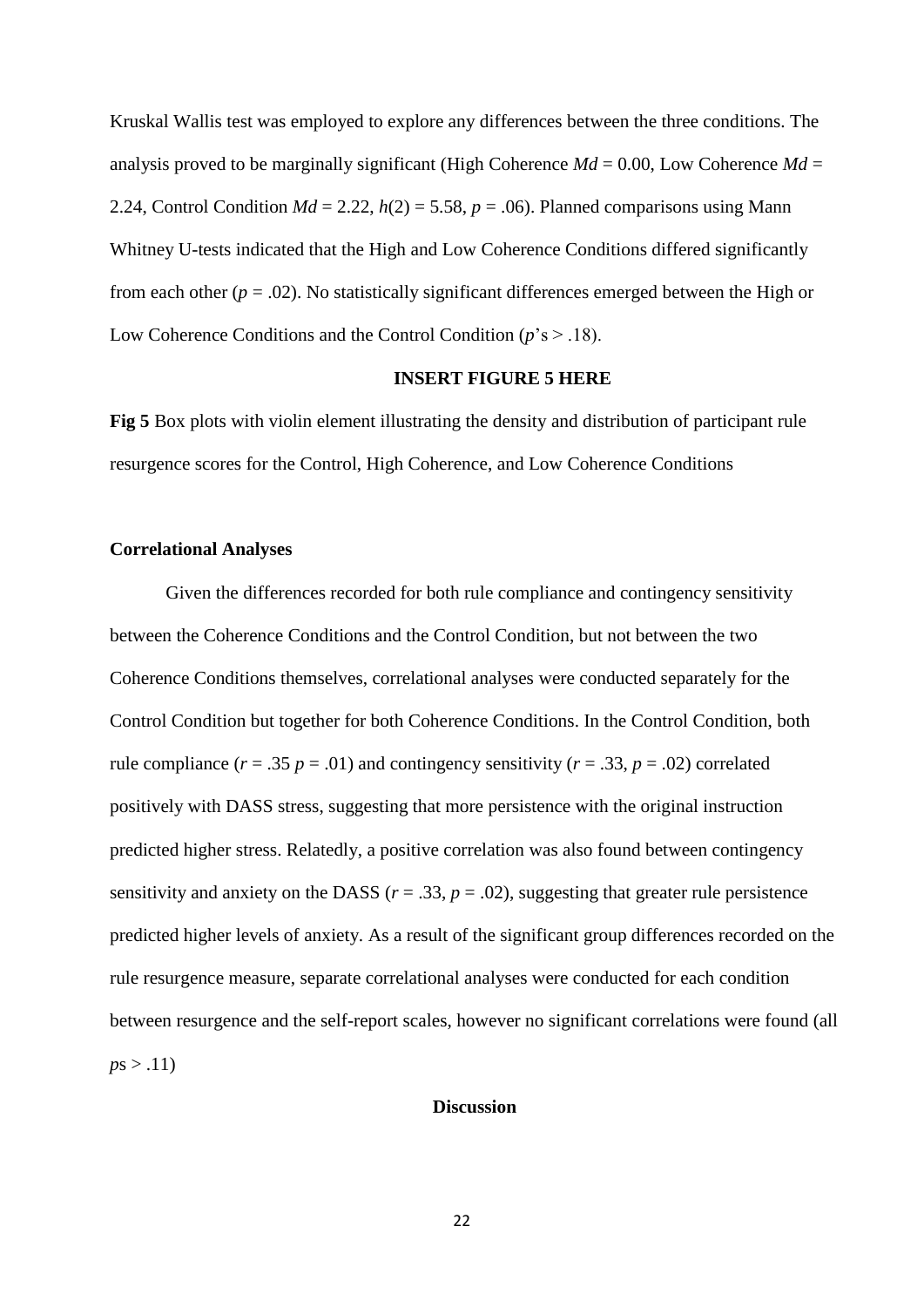The current study sought to extend research exploring the behavioral dynamics involved in persistent derived rule following, with a particular focus on the dimension of coherence, as specified within the HDML framework. Coherence was manipulated by reinforcing versus punishing an aspect of a novel relational network (i.e., the F=D derivation of the A=B=C=D=E=F network) on which participants were experimentally trained. Crucially, the part of the network necessary for deriving the rule for responding on the subsequent MTS task (i.e., the A=C derivation within the same network) was *not* targeted. In the Low Coherence condition, correctly deriving the F=D relation was punished, while in the High Coherence condition this relation was reinforced. Thus, one group derived a rule for responding on the subsequent MTS task that participated in a maximally coherent network (High Coherence Condition), while the other derived a rule that participated in a network that was relatively less coherent (Low Coherence Condition). Results indicated that coherence impacted rule resurgence, but not rule compliance or contingency sensitivity. That is, the Low Coherence group resurged back to the original rule for significantly more responses than did the High Coherence group. It should be noted that an effect for rule resurgence was also found in the previous Harte et al. (2020) study, which also manipulated coherence. In the previous study, however, the researchers manipulated coherence through the provision versus non-provision of performance feedback at the level of the relational frame, and also targeted the coherence of the derived rule directly.

The current study also found that certainty about the derived meaning of the rule differed significantly among the three conditions. That is, participants in the High Coherence condition reported significantly higher levels of certainty for the meaning of KROS (Least like) than did participants in the Low Coherence group. Crucially, the derived relation (A=C) was not punished in the Low Coherence group directly (only the D=F derivation was targeted). Thus, it appears that the impact of 'challenging' the coherence of part of a relational network may propagate through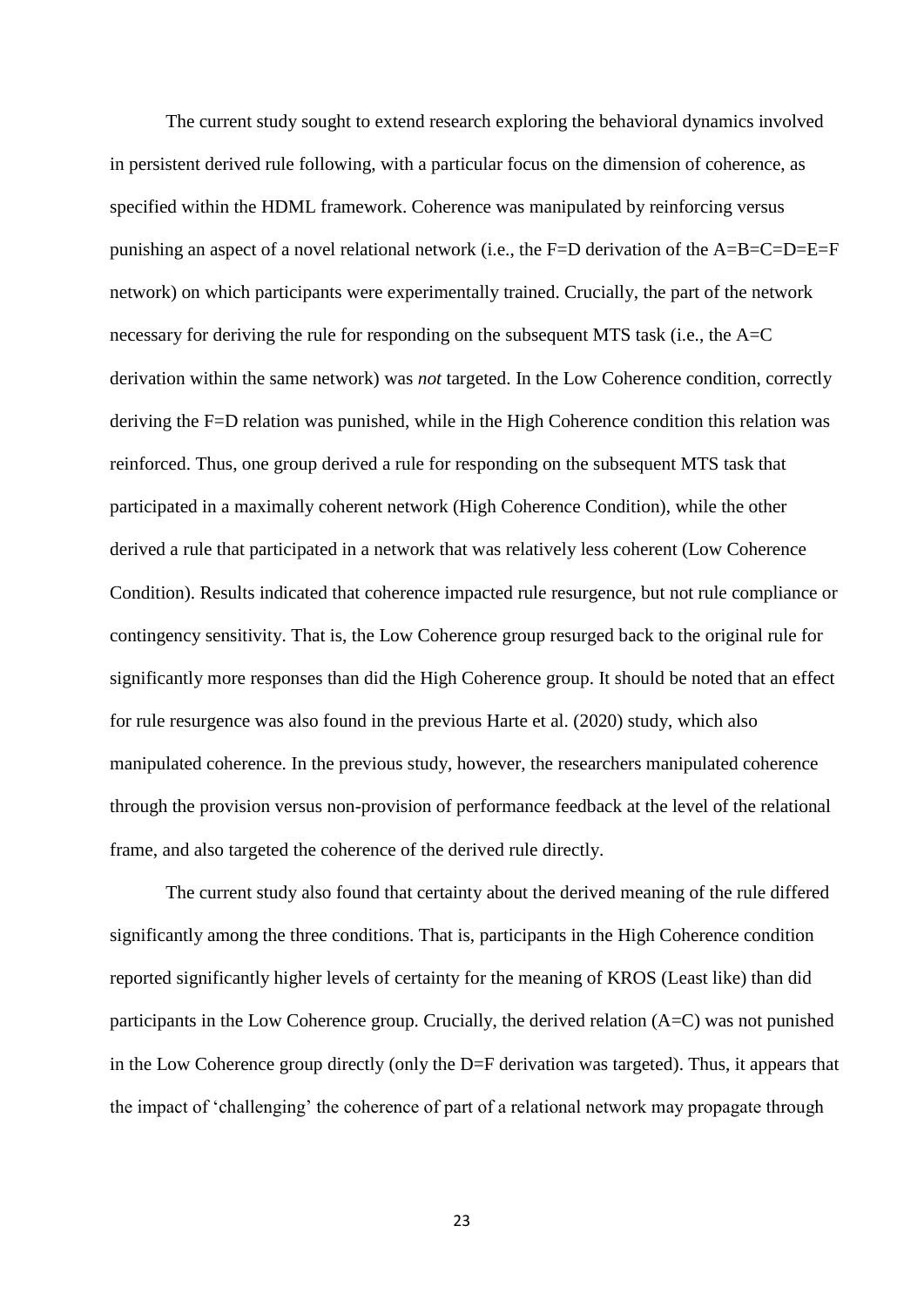the entire network, at least in terms of self-reported certainty pertaining to the 'meaning' of a specific member of the network.

As noted above, an effect for rule resurgence was observed in a previous study of a similar nature (Harte et al., 2020). In that study, coherence was manipulated through the presence versus absence of performance feedback for the derived relation that was actually contained within the rule. As such, the impact of coherence on rule resurgence (and perhaps self-reported certainty) seems worthy of further investigation. At the present time it remains unclear why the coherence manipulation appeared to impact upon rule resurgence and self-reported certainty, but not rule compliance or contingency sensitivity. We are still relatively early in a research program that has sought to examine the role of the variables highlighted within the HDML framework on the impact of relational networks on persistent rule-following. An earlier study (Harte et al., 2018) indicated that levels of derivation, as opposed to coherence, did impact rule compliance and contingency sensitivity, but not rule resurgence. It may be, therefore, that the different properties of derived relational networks identified within the HDML framework may impact upon different measures of persistent rule-following. It seems premature to speculate exactly why this might be the case, but it is certainly worth noting here because it could provide the basis for potentially important future experimental analyses.

Although it was not a key focus of the current research, it is interesting that significant correlations were obtained between persistent rule following and self-reported levels of stress and anxiety, but only in the Control condition. Such a finding appears to be broadly consistent with the long-established claim that excessive rule-following is involved in, or may characterize, human psychological suffering (e.g., Zettle & Hayes, 1982; Hayes, Strosahl, & Wilson, 1999). In making this argument, it should be noted that the control condition likely involved some element of rule-following, given that participants were asked to earn as many points as possible. Thus when the contingencies changed during the MTS task, an inherent conflict was created between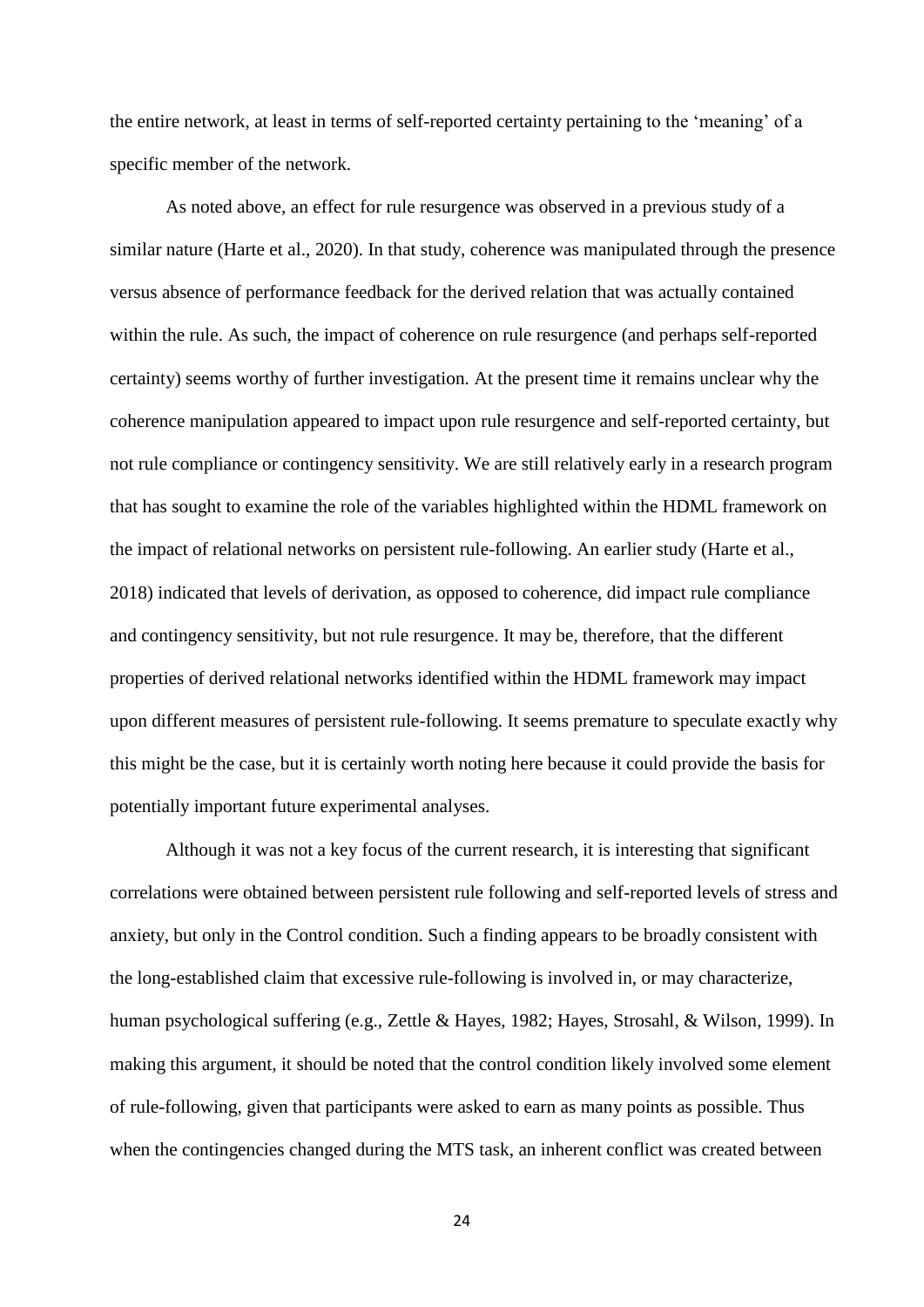the rule provided by the experimenter and a self-generated rule that may have emerged during exposure to the original task contingencies. This finding could be particularly important given that the evidence base for the relationship between rule-following and psychological suffering remains extremely limited. In any case, the general experimental preparation employed in the current work (i.e., with the control group) could prove useful in pursuing this issue.<sup>2</sup>

One limitation of the current study is the considerably high level of attrition observed, particularly in the High and Low Coherence conditions. While it remains unclear at the current time exactly why the level of attrition was quite so high, it is interesting to note that similarly high levels of attrition were observed in a study by Harte et al. (2017), in which a similarly constructed training task was employed. Interestingly, in follow-up studies by Harte et al. (2018; under review), the derivation task used to train the novel relations was replaced with a training procedure based on the implicit relational assessment procedure (IRAP), and a dramatic reduction in levels of attrition was observed. Perhaps the specific format of the training tasks used in the current study and that of Harte et al. (2017) is itself part of the problem. Thus, it may be advisable to use the Training IRAP in future studies of a similar nature in the place of the type of task employed here. In any case, the levels of attrition observed within both coherence conditions in the current study were more or less equal (i.e., 31 participants from High Coherence and 29 participants from Low Coherence). It seems unlikely, therefore, that the differences observed between these two groups were a result of attrition alone.

<sup>&</sup>lt;sup>2</sup> Harte, et al (2017) reported a negative correlation between self-reported stress (on the DASS) and rulepersistence in their direct rule condition, whereas a positive correlation was obtained in the control condition in the current study. A direct comparison across the two studies is unwise, however, because they differed in many respects. For example, the size of the networks differed, and the procedural details of the tasks that trained and tested these networks also differed in a number of respects; in addition the type of feedback that was presented during the MTS tasks also differed (see below). At the present time therefore it is difficult to explain why these differences in correlations between stress and rule-persistence emerged across the two studies, without becoming unreasonably speculative. In this context, it is worth noting that future studies might employ a measure of stress that directly targets current state rather than the wider reporting window associated with the DASS (i.e., emotions experienced during the previous week).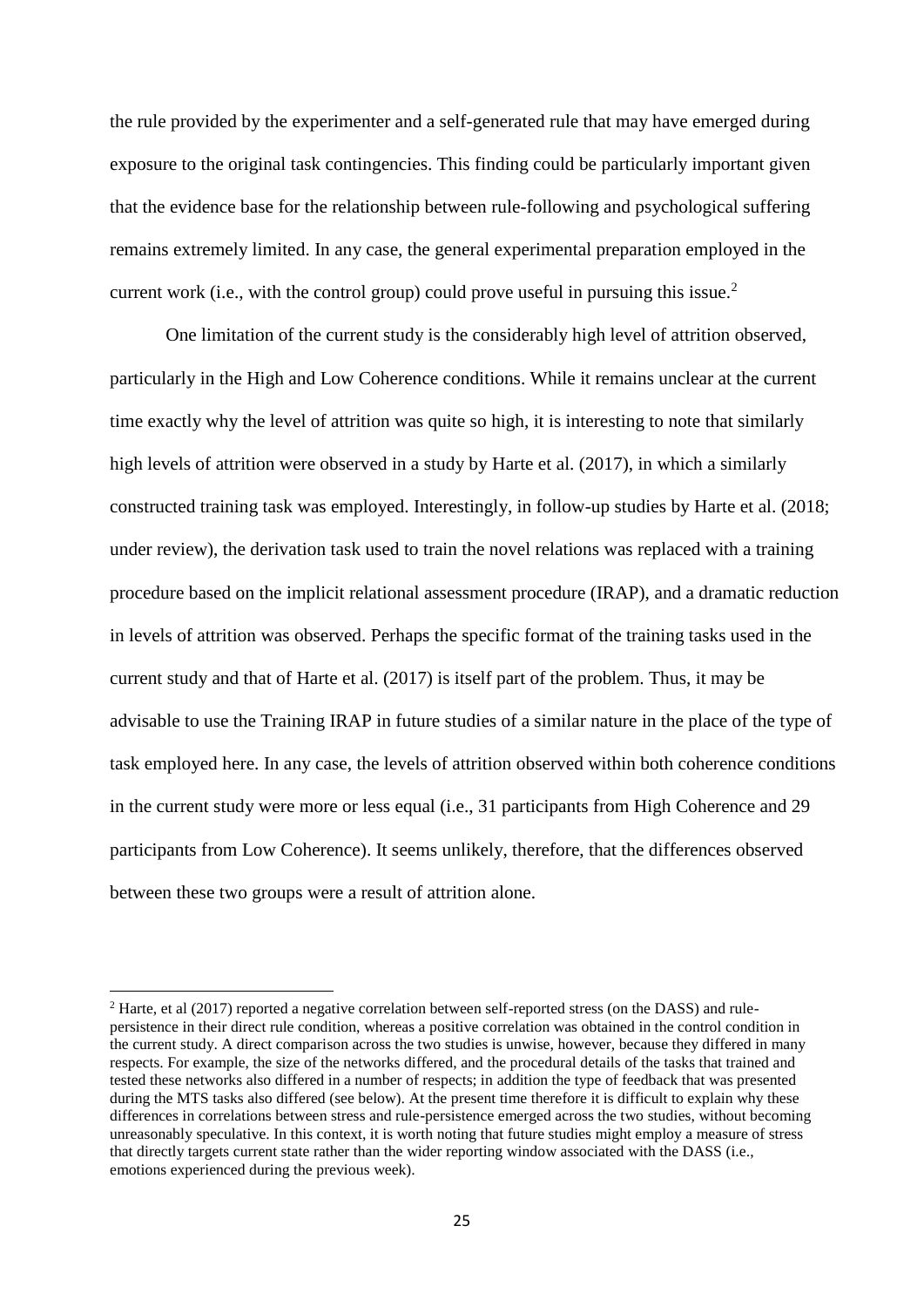Another potential limitation of the current study is in the fact that the MTS task did not tally total points as participants progressed through the task. While highly speculative, if this feature was included in the procedure, perhaps somewhat more pronounced effects would have been observed. Indeed, studies using a similar preparation in the investigation of rule persistence that have found more pronounced effects have typically employed a cumulative record of points that participants could see during the task (i.e., Harte et al 2017, 2018, 2020). Perhaps, seeing points accrue and/or decrease from a total allocation, impacted upon the conflict between choosing to persist with a now 'incorrect' rule or continuing to earn points following the contingency reversal. Indeed, it is this very conflict that makes rule persistence in the face of competing reinforcement contingencies so interesting. Future research could attempt to replicate the current study, but ensure that a visible cumulative record of points is included in the procedure.

A related issue pertains to how we conceptualize the type of feedback that was presented in the current, and indeed related, studies. It may be tempting to view feedback as simply reinforcing versus punishing stimuli. For verbally-able humans, however, it may be more accurate to conceptualize feedback as participating in a derived relation. For example, when the feedback consists of a message indicating that a point has simply been added or subtracted as in the current study, the relation between the two forms of feedback could be seen as participating in a frame of opposition. In contrast, when the feedback involves an increase or decrease in an ongoing tally of total points gained or lost, the feedback may be conceptualized as participating in a frame of comparison. In the latter case, gaining and losing points may have increasing or decreasing appetitive/aversive functions, respectively. Or more informally, the feedback may be more powerful when participants directly witness their tallied points actually growing or diminishing on screen. The impact of these two types of feedback, one that may be defined as oppositional versus one that seems to be more comparative, requires systematic analysis in its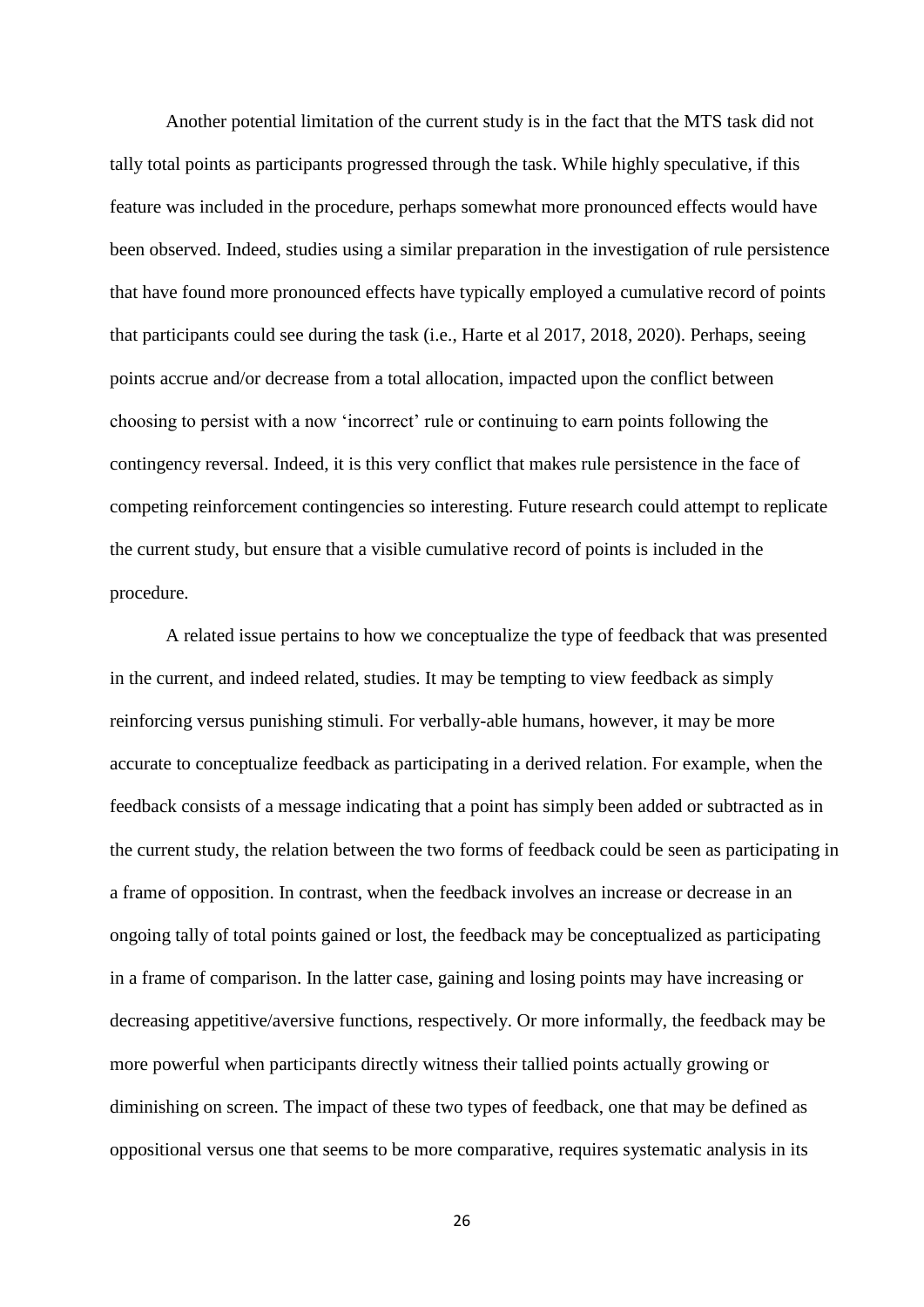own right and certainly needs to be taken on board when exploring rule-following in the face of reversed feedback contingencies.

One final interesting issue that arises from the current study is that resurgence in rule following was observed in the condition deemed to be *low* in coherence. In contrast, in Harte et al., (2020), the condition deemed to be *high* in coherence (i.e., Feedback Condition) produced greater resurgence in rule following. One possible explanation is that attempting to reduce coherence by punishing coherent relational responding with regard to a non-critical part of the network may have reduced the coherence properties of feedback itself. Thus, when feedback was used to punish rule-consistent responding on the MTS task following the contingency reversal, it was less effective in suppressing rule following in the Low Coherence group, and therefore resurgence became more likely in this group. More informally, the feedback presented during the MTS task was undermined somewhat because it had proved to be unreliable in an earlier part of the study when it was used to punish coherent relational responding. Although this interpretation is post-hoc, it does serve to highlight why the HDML may be useful in orienting the researcher towards analytic-abstractive concepts such as coherence. In this case, the framework has been used to speculate about the potential change in the reliability of the feedback itself when the feedback did not cohere with earlier derived relational responding. As noted in the introduction, this general approach to using the HDML framework, as an instrument for inductive behavioranalytic research, is to be contrasted with using it as a theoretical model for making very specific hypothetico-deductive predictions. In this sense, of course, the HDML framework cannot be falsified in a hypothetico-deductive manner, but the extent to which it continues to assist researchers in identifying potentially important variables in the functional-analytic abstractive approach to behavioral science will ultimately determine its long-term survival.

In closing, the current work again highlights the complexities involved in attempting to examine the extent to which rule-governed behavior accounts for so-called insensitivity to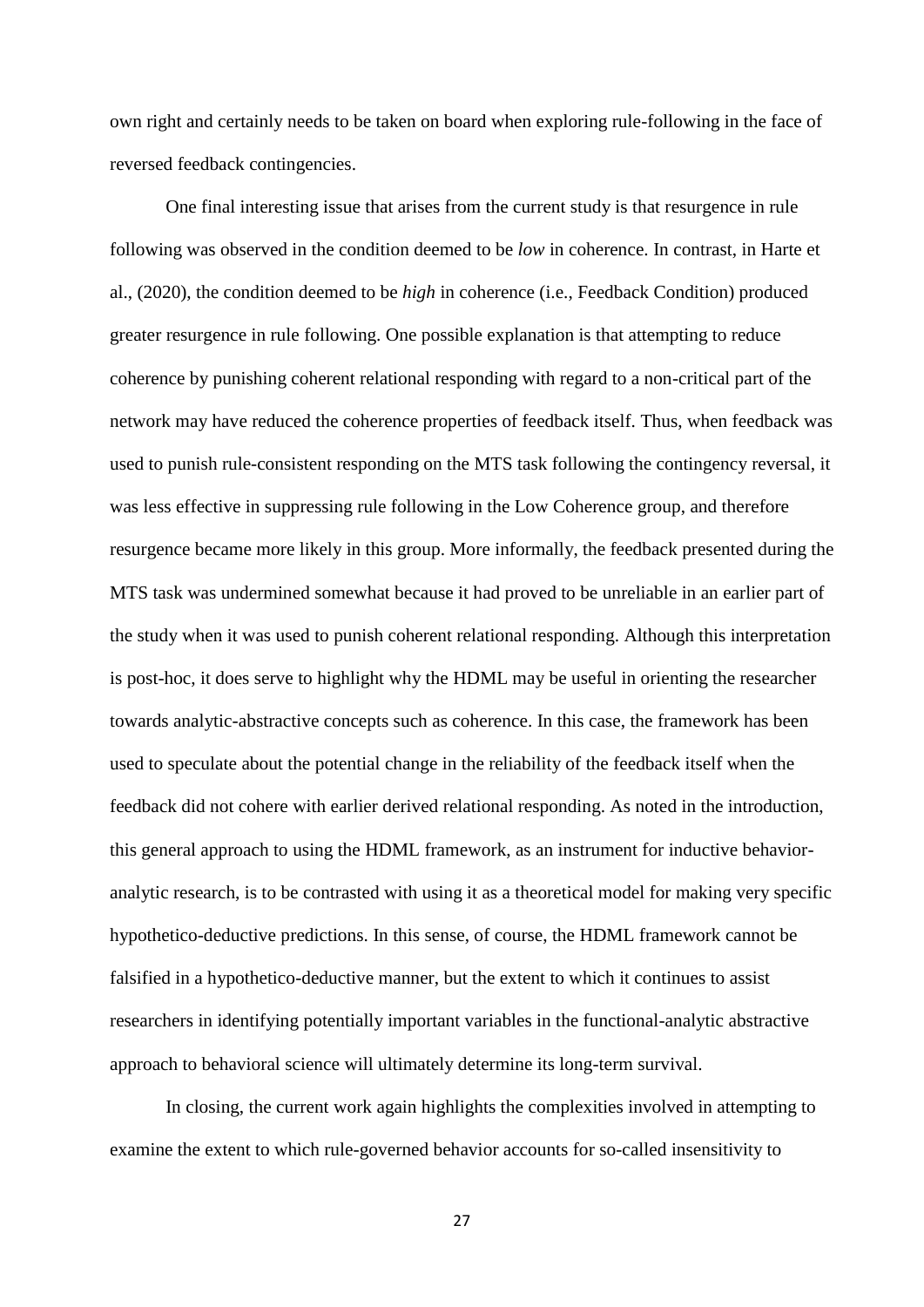contingencies of reinforcement. Intuitively, the basic idea clearly has some face validity, and indeed has been widely used in the literature in clinical behavior analysis to argue that excessive rule-following may be implicated in human psychological suffering. On balance, the empirical evidence in this area remains sparse and in some cases contradictory. The current findings, and those reported in similar recent studies indicate that the we need a far more sophisticated analysis of rule-governed behavior itself, particularly in terms of the dynamics involved in the relational networks that serve as instructions or rules. Without such analyses, genuine progress in this important area of research will likely not emerge.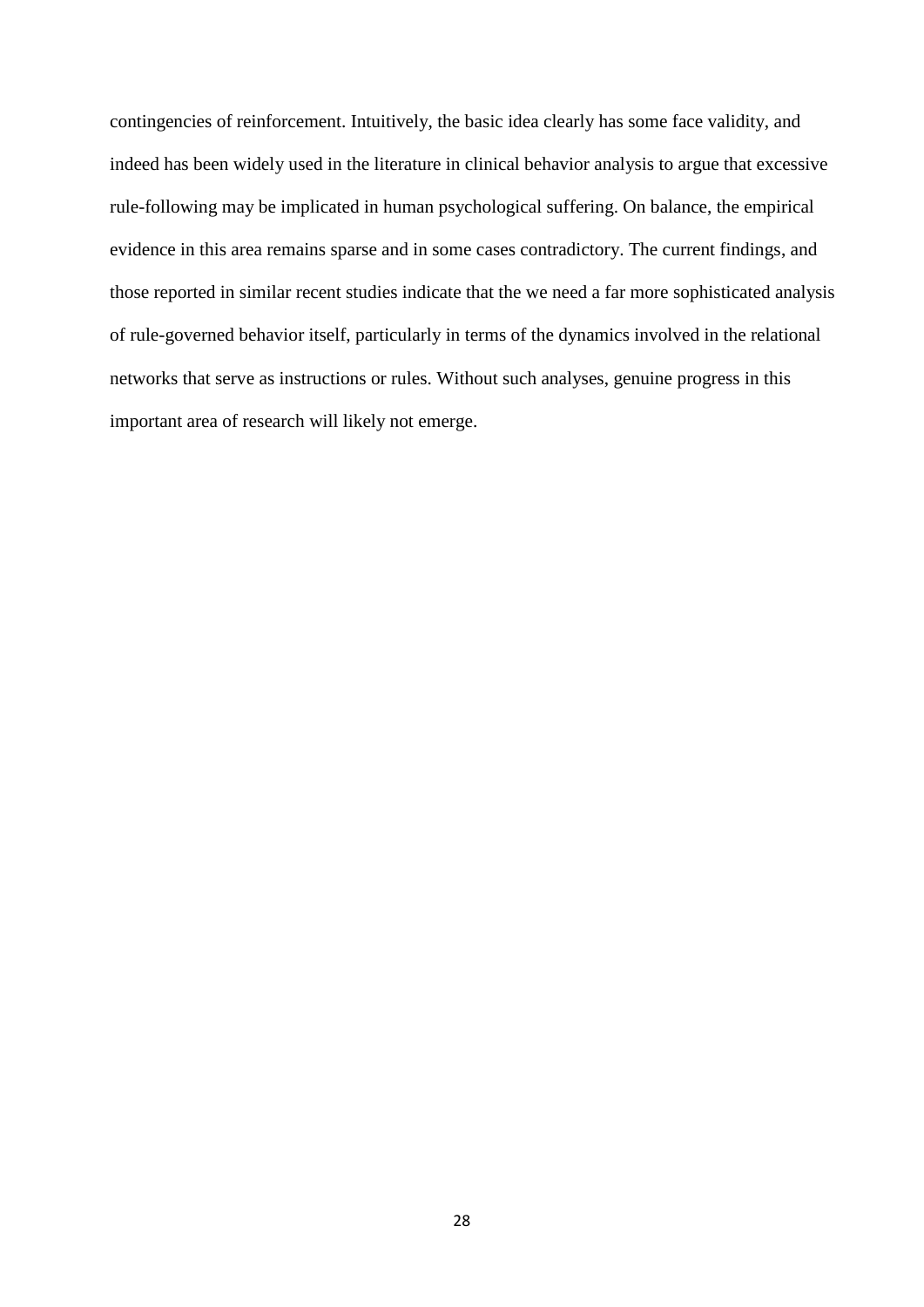# **Declarations and Compliance with Ethical Standards**

**Conflict of Interest:** The authors declare they have no conflict of interest

**Funding:** This article was prepared with the support of an Odysseus Group 1 grant awarded to the fourth author by the Flanders Science Foundation (FWO).

**Ethical Approval:** All procedures involving human participants were in accordance with the 1964 Helsinki declaration and its later amendments or comparable ethical standards

**Informed Consent:** Informed consent was obtained from all participants

**Availability of Data and Materials:** The datasets analyzed during the current study are available from the corresponding author on reasonable request.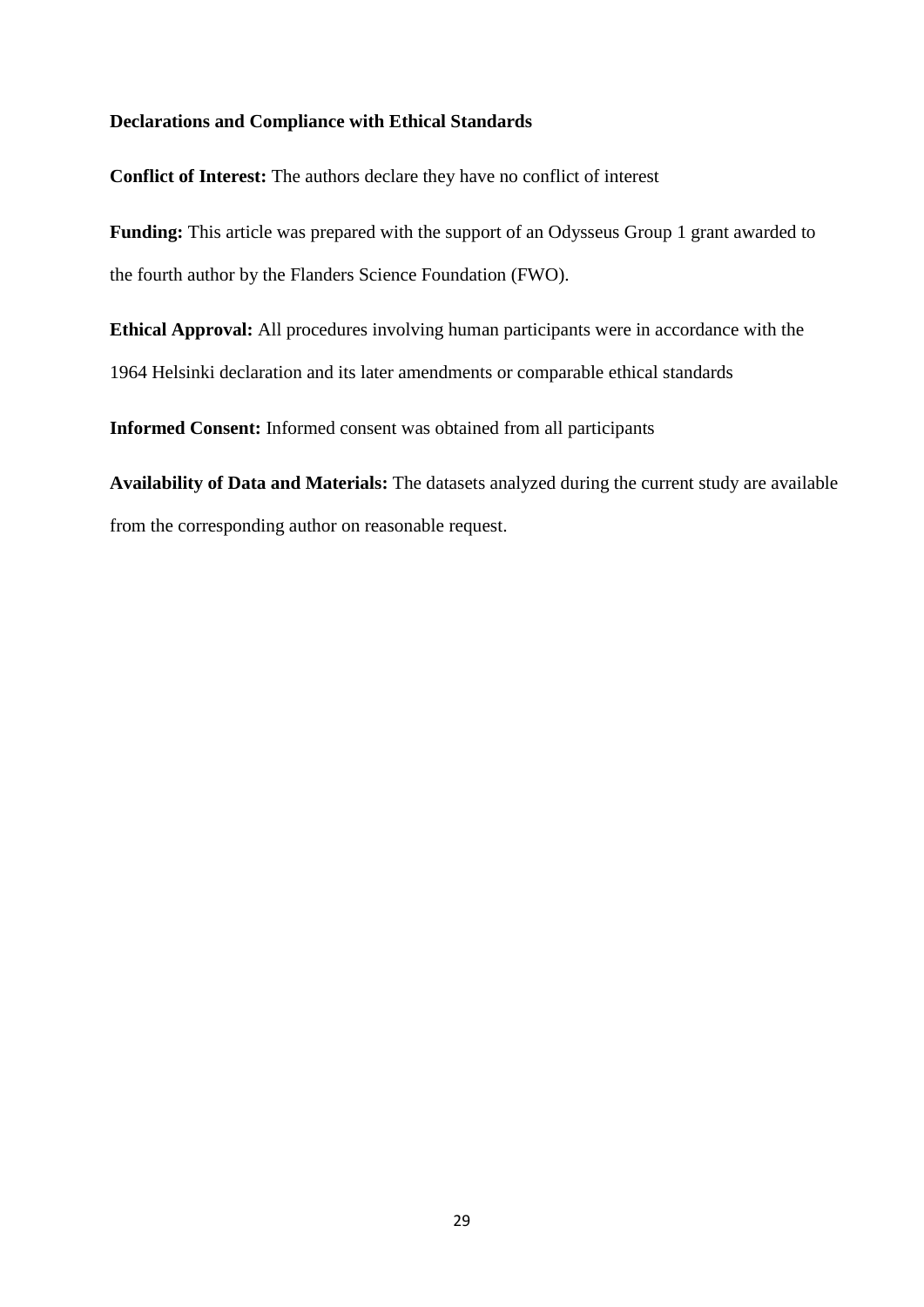## **References**

- Alfonsson, S., Wallin, E., & Maathz, P. (2017). Factor structure and validity of the Depression, Anxiety and Stress Scale-21 in Swedish translation. *Journal of Psychiatric and Mental Health Nursing, 24*, 154-162. doi: 10.1111/jpm.12363
- Barnes-Holmes, D. (2018, July 10). The double edged sword of human language and cognition: Shall we be Olympians or fallen angels? [Blog post]. Retrieved from [https://science.abainternational.org/the-double-edged-sword-of-human-language-and](https://science.abainternational.org/the-double-edged-sword-of-human-language-and-cognition-shall-we-be-olympians-or-fallen-angels/rrehfeldtabainternational-org/)[cognition-shall-we-be-olympians-or-fallen-angels/rrehfeldtabainternational-org/](https://science.abainternational.org/the-double-edged-sword-of-human-language-and-cognition-shall-we-be-olympians-or-fallen-angels/rrehfeldtabainternational-org/)
- Barnes-Holmes, D., Barnes-Holmes, Y., Luciano, C., & McEnteggart, C. (2017). From IRAP and REC model to a multi-dimensional multi-level framework for analyzing the dynamics of arbitrarily applicable relational responding. *Journal of Contextual Behavioral Science, 6*(4), 473-483. doi: 10.1016/j.jcbs.2017.08.001
- Barnes-Holmes, D., Finn, M., Barnes-Holmes, Y., & McEnteggart, C. (2018). Derived stimulus relations and their role in a behavior-analytic account of human language and cognition. *Perspectives on Behavioral Science (Special issue on Derived Relations), 41*(1), 155- 173. doi: 10.1007/s40614-017-0124-7
- Barnes-Holmes, Y., McEnteggart, C., & Barnes-Holmes, D. (In press). Recent conceptual and empirical advances in RFT: Implications for developing process-based assessments and interventions. In M.E. Levin, P. Twohig, & J. Krafft (Eds.). *Innovations in Acceptance and Commitment Therapy.*
- Baruch, D. E., Kanter, J. W., Busch, A. M., Richardson, J. V., & Barnes-Holmes, D. (2007). The differential effect of instructions on dysphoric and nondysphoric persons. *The Psychological Record, 57*, 543-554. doi: 10.1007/BF03395594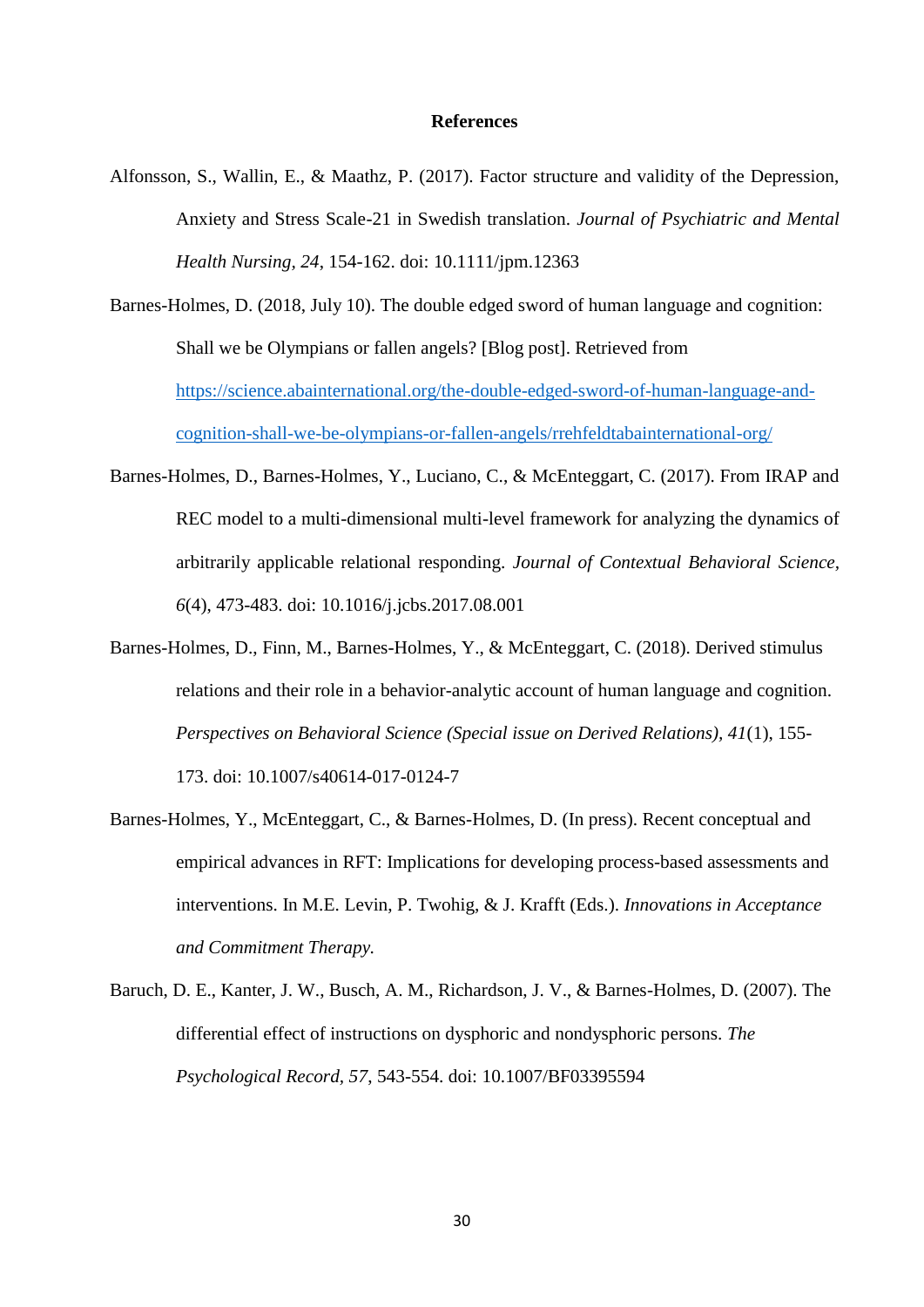- Bentall, R.P., Lowe, C.F., & Beasty, A. (1985). The role of verbal behavior in human learning: II. Developmental differences. *Journal of the Experimental Analysis of Behavior, 43*, 165- 181. doi: 10/1901/jeab.1985.43-165
- Catania, A.C., Shimoff, E., & Matthews, B.A. (1989). An experimental analysis of rule-governed behaviour. In S.C. Hayes (Ed.), *Rule-governed behaviour: Cognition, contingencies, and instructional control* (pp. 119-150). New York: Plenum
- Chiesa, M. (1994). *Radical behaviorism: The philosophy and the science.* Boston, MA: Author's Cooperative.
- Harte, C., Barnes-Holmes, D., Barnes-Holmes, Y., & McEnteggart, C. (2018). The impact of high versus low levels of derivation for mutually and combinatorially entailed relations on persistent rule-following. *Behavioural Processes, 157,* 36-46. doi: 10.1016/j.beproc.2018.08.005.
- Harte, C., Barnes-Holmes, Y., Barnes-Holmes, D., & McEnteggart, C. (2017). Persistent rulefollowing in the face of reversed reinforcement contingencies: The differential impact of direct versus derived rules. *Behavior Modification, 41*(6), 743-763. doi: 10.1177/0145445517715871.
- Harte, C. Barnes-Holmes, D., Barnes-Holmes, Y., & McEnteggart, C., Gys, J., & Hasler, C. (2020). Exploring the potential impact of relational coherence on persistent rule-following: The first study. *Learning and Behavior.* doi: 10.3758/s13420-019-00399-0
- Hayes, S.C. (1989). *Rule-governed behavior: Cognition, contingencies, and instructional control*. New York: Plenum
- Hayes, S.C. (1993). Rule governance: Basic behavioural research and applied applications. *Current Directions in Psychological Science, 2*, 193-197.
- Hayes, S. C., Barnes-Holmes, D, & Roche, B. (2001). *Relational frame theory: A post-Skinnerian account of human language and cognition.* New York: Plenum.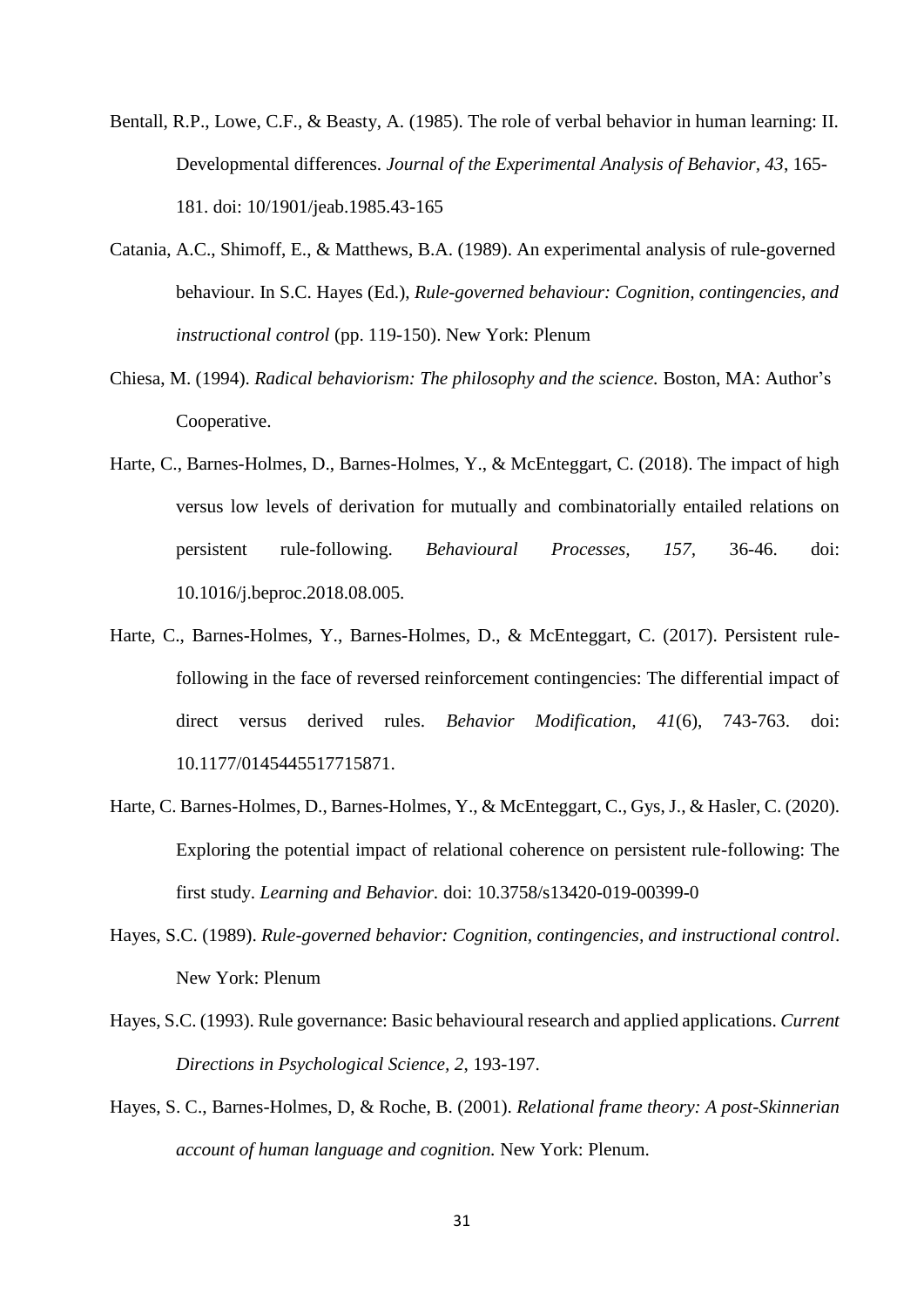- Hayes, S. C., Strosahl, K., & Wilson, K.G. (1999). *Acceptance and Commitment Therapy: An experiential approach to behavior change.* New York: Guilford Press.
- Hughes, S. & Barnes-Holmes, D. (2016). Relational Frame Theory: The basic account. In R. D. Zettle, S. C. Hayes, D. Barnes-Holmes, & A. Biglan (Eds.), *The Wiley handbook of contextual behavioral science* (pp. 129-178). West Sussex: John Wiley & Sons, Ltd.
- Lovibond, S. H., & Lovibond, P. F. (1995). *Manual for the Depression Anxiety Stress Scales* (2nd ed.). Sydney: The Psychology Foundation of Australia.
- O'Hora, D., Barnes-Holmes, D., Roche, B., & Smeets, P. M. (2004). Derived relational networks and control by novel instructions: A possible model of generative verbal responding. *The Psychological Record, 54*, 437-460. doi: 10.1007/BF03395484
- O'Hora, D., Barnes-Holmes, D., & Stewart, I. (2014). Antecedent and consequential control of derived instruction-following. *Journal of the Experimental Analysis of Behavior, 102* (1), 66-85. doi: 10.1002/jeab.95
- O'Toole, C. & Barnes-Holmes, D. (2009). Three chromometric indices of relational responding as predictors of performance on a brief intelligence test: The importance of relational flexibility. *The Psychological Record, 59*, 119-132. doi: 10.1007/BF03395652
- Rosenfarb, I.S., Burker, E.J., Morris, S.A., & Cush, D.T. (1993). Effects of changing contingencies on the behavior of depressed and nondepressed individuals. *Journal of Abnormal Psychology, 102*(4), 642-646. doi: 10.1037/0021-843X.102.4.642
- Sidman, M. (1971). Reading and auditory-visual equivalences. *Journal of Speech, Language, and Hearing Research, 14*, 5-13. doi: 10.1044/jshr.1401.05
- Sidman, M. (1994). *Equivalence relations and behaviour: A research story*. Boston, MA: Authors Cooperative.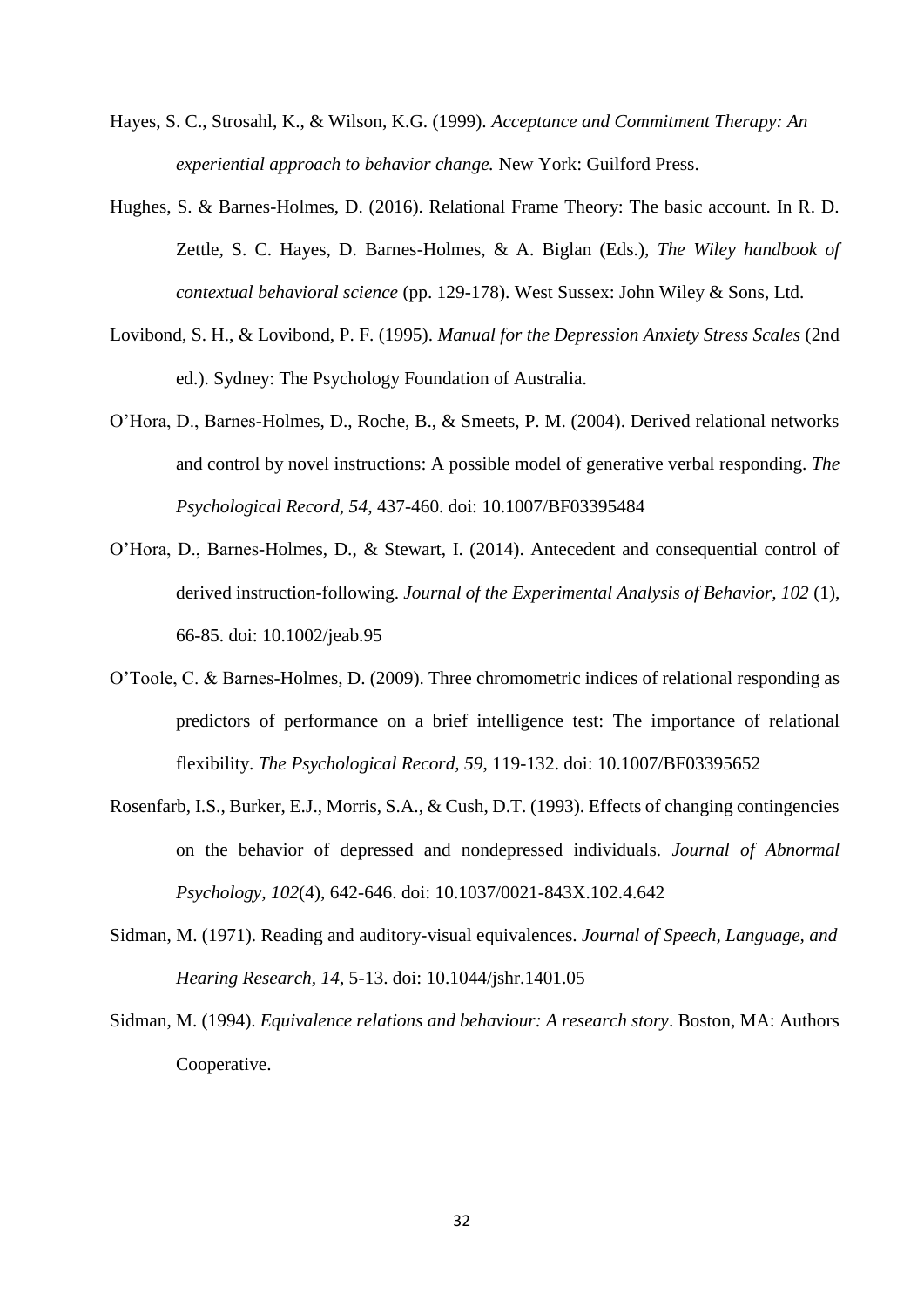- Sidman, M. & Tailby, W. (1982). Conditional discrimination vs. matching to sample: an expansion of testing the paradigm. *Journal of the Experimental Analysis of Behavior, 37*(1)*,* 5-22. doi: 10.1901/jeab.1982.37-5
- Skinner, B.F. (1966). An operant analysis of problem solving. In B. Keinmuntz (Eds.), *Problemsolving: Research, method, and therapy* (pp. 225-257). New York: Wiley
- Steele, D.L. & Hayes, S.C. (1991). Stimulus equivalence and arbitrarily applicable relational responding. *Journal of the Experimental Analysis of Behavior, 56,* 519-555. doi: 10.1901/jeab.1991.56-519
- Zettle, R.D. & Hayes, S.C. (1982). Rule-governed behavior: A potential theoretical framework for cognitive-behavior therapy. In P.C. Kendall (Ed.), *Advances in cognitive-behavioral research and therapy* (Vol. 1: pp. 73-118). New York: Academ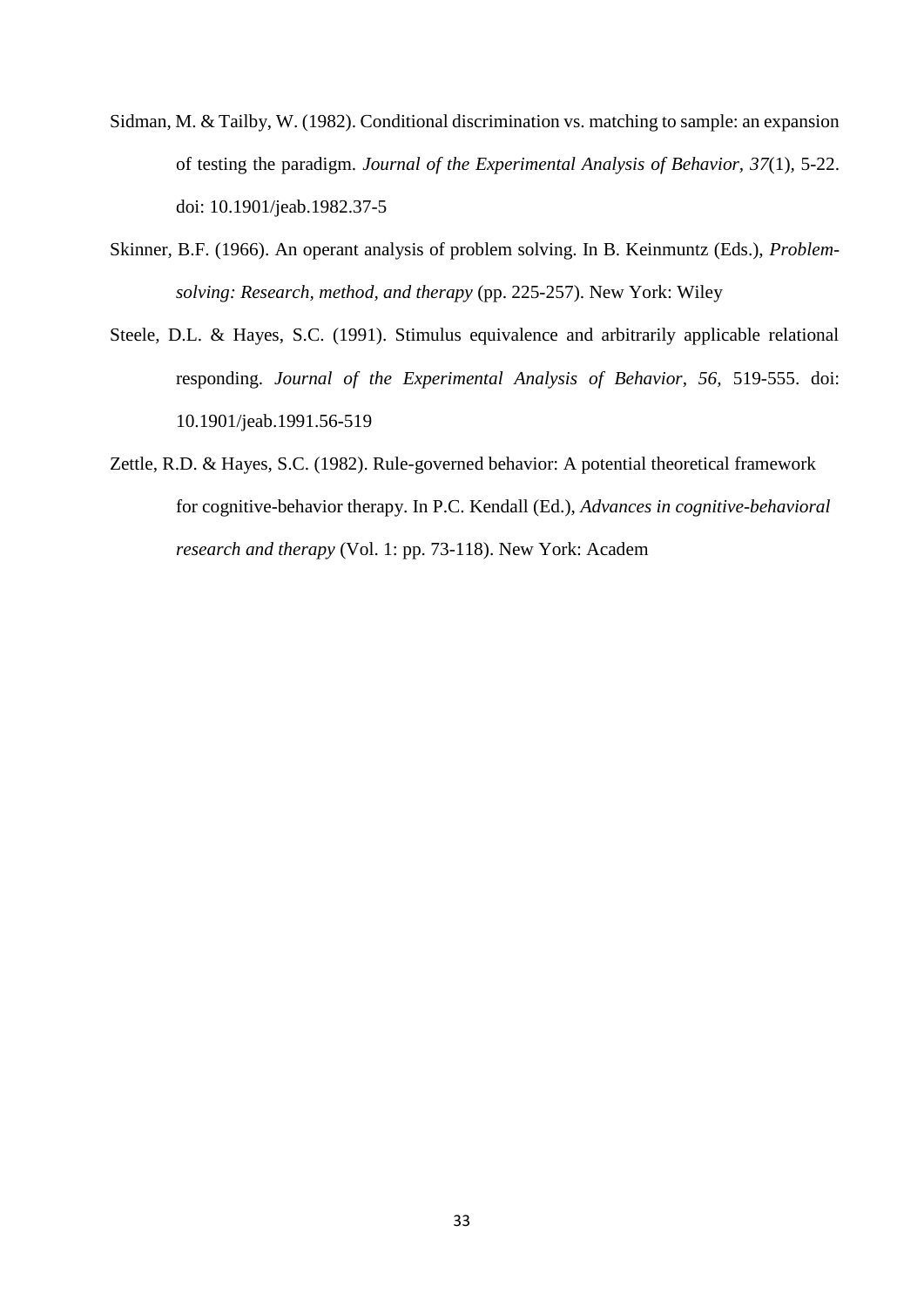|                | A                                       | $=$ | B          | $=$ | $\mathbf{C}$ | $=$ | D          | $=$ | E          | $=$ | F          | $(= D)$           |
|----------------|-----------------------------------------|-----|------------|-----|--------------|-----|------------|-----|------------|-----|------------|-------------------|
| <b>High</b>    | <b>LEAST</b>                            | $=$ | <b>ZID</b> | $=$ | <b>KROS</b>  | $=$ | <b>VEK</b> | $=$ | <b>JUM</b> | $=$ | <b>POM</b> | $=$               |
| Coherence      | LIKE                                    |     |            |     |              |     |            |     |            |     |            | <b>VEK</b>        |
| Low            | <b>LEAST</b>                            | $=$ | ZID        | $=$ | <b>KROS</b>  | $=$ | <b>VEK</b> | $=$ | <b>JUM</b> | $=$ | <b>POM</b> | $\neq$            |
| Coherence      | LIKE                                    |     |            |     |              |     |            |     |            |     |            | <b>VEK</b>        |
| <b>Control</b> | FASTER/<br><b>SLOWER</b><br><b>THAN</b> | $=$ | <b>ZID</b> | $=$ | <b>KROS</b>  | $=$ | VEK        | $=$ | <b>JUM</b> | $=$ | <b>POM</b> | $=$<br><b>VEK</b> |

*Table 1*. An illustration of the relational networks trained per experimental group.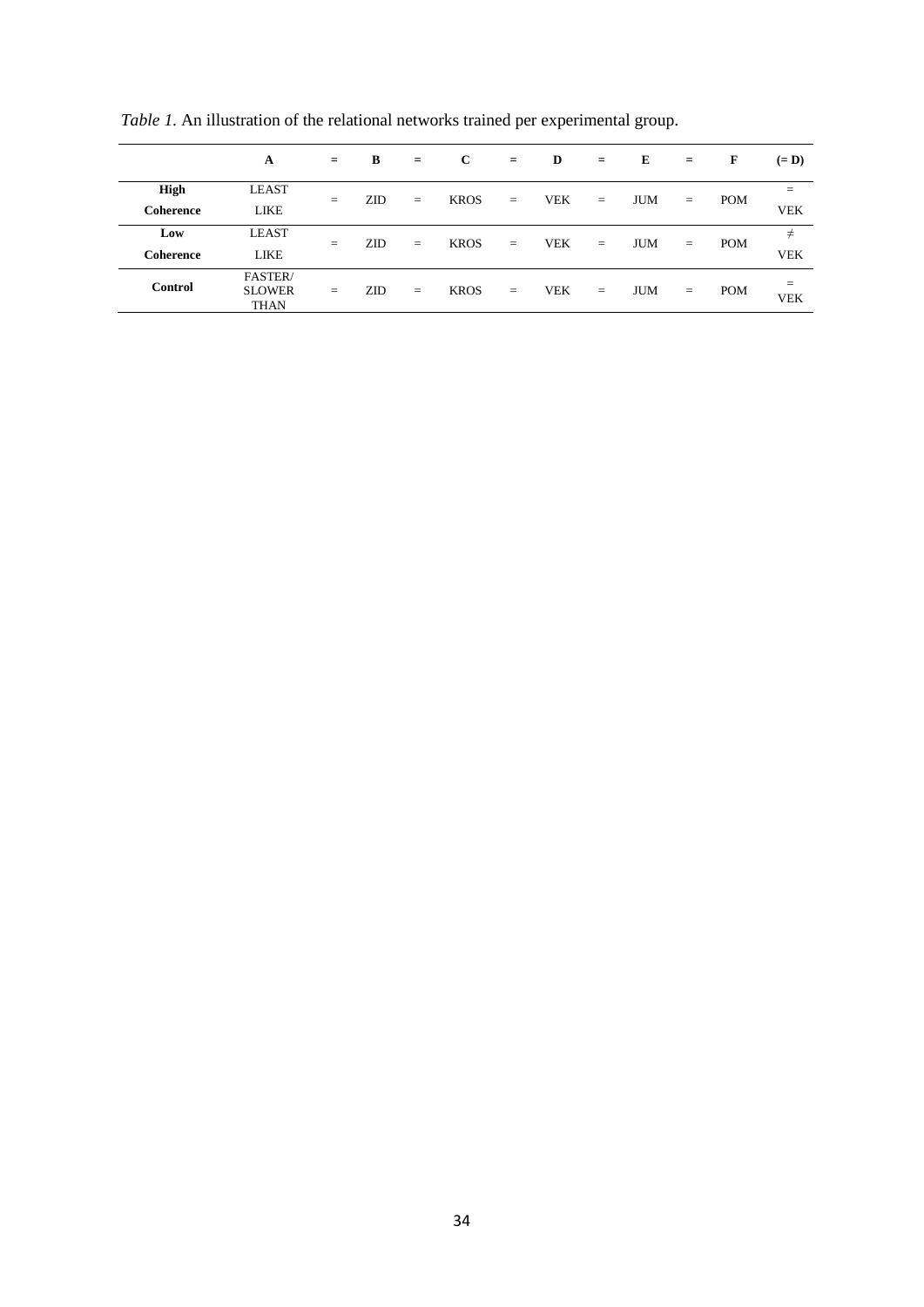|               | KROS is the same as ZID.<br>ZID is the same as LEAST LIKE. |                 | KROS is the same as VEK.<br>VEK is the same as JUM.<br>IUM is the same as POM. |                         |  |  |
|---------------|------------------------------------------------------------|-----------------|--------------------------------------------------------------------------------|-------------------------|--|--|
|               | What does KROS mean?                                       |                 |                                                                                | Is VEK the same as POM? |  |  |
| "MOST<br>IKE" | "SAME"                                                     | "LEAST<br>JK E" | "YES"                                                                          | "NO"                    |  |  |

**Fig 2**

|               | SAM is younger than TOM.<br>TOM is younger than PAT. |      | A is stronger than B.<br>B is stronger than C. |                             |      |  |  |
|---------------|------------------------------------------------------|------|------------------------------------------------|-----------------------------|------|--|--|
|               | Which is the oldest one?                             |      |                                                | Which is the strongest one? |      |  |  |
| $P^{\alpha}A$ | $\mathbf{P} \mathbf{A}$                              | PAT" | ``A"                                           | $\mathbf{R}^n$              | ``C" |  |  |
|               |                                                      |      |                                                |                             |      |  |  |

**Fig 3**